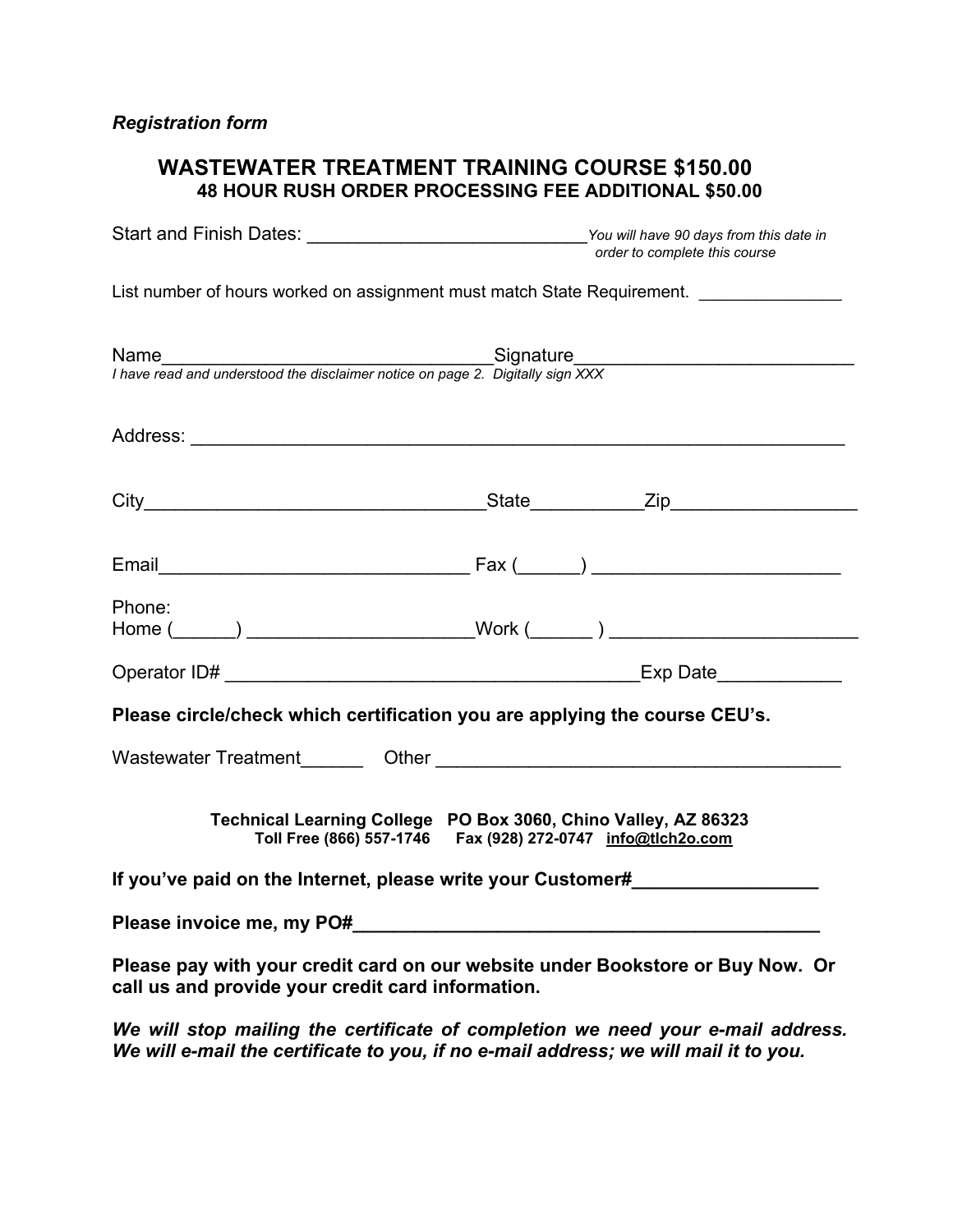# **DISCLAIMER NOTICE**

I understand that it is my responsibility to ensure that this CEU course is either approved or accepted in my State for CEU credit. I understand State laws and rules change on a frequent basis and I believe this course is currently accepted in my State for CEU or contact hour credit, if it is not, I will not hold Technical Learning College responsible. I fully understand that this type of study program deals with dangerous, changing conditions and various laws and that I will not hold Technical Learning College, Technical Learning Consultants, Inc. (TLC) liable in any fashion for any errors, omissions, advice, suggestions or neglect contained in this CEU education training course or for any violation or injury, death, neglect, damage or loss of your license or certification caused in any fashion by this CEU education training or course material suggestion or error or my lack of submitting paperwork. It is my responsibility to call or contact TLC if I need help or assistance and double-check to ensure my registration page and assignment has been received and graded. It is my responsibility to ensure all information is correct and to abide with all rules and regulations.

**State Approval Listing Link**; Check to see if your State or Agency accepts or has preapproved this course. Not all States are listed. Not all courses are listed. If the course is not accepted for CEU credit, we will give you the course free if you ask your State to accept it for credit.

**Professional Engineers**; Most states or agencies will accept our courses for credit but we do not officially list the States or Agencies. Please check your State for approval.

# **State Approval Listing URL…**

*<http://www.abctlc.com/downloads/PDF/CEU%20State%20Approvals.pdf>*

*You can obtain a printed version of the course from TLC for an additional \$169.95 plus shipping charges.* 

# **AFFIDAVIT OF EXAM COMPLETION**

I affirm that I personally completed the entire text of the course. I also affirm that I completed the exam without assistance from any outside source. I understand that it is my responsibility to file or maintain my certificate of completion as required by the state or by the designation organization.

# **Grading Information**

In order to maintain the integrity of our courses we do not distribute test scores, percentages or questions missed. Our exams are based upon pass/fail criteria with the benchmark for successful completion set at 70%. Once you pass the exam, your record will reflect a successful completion and a certificate will be issued to you.

No refunds.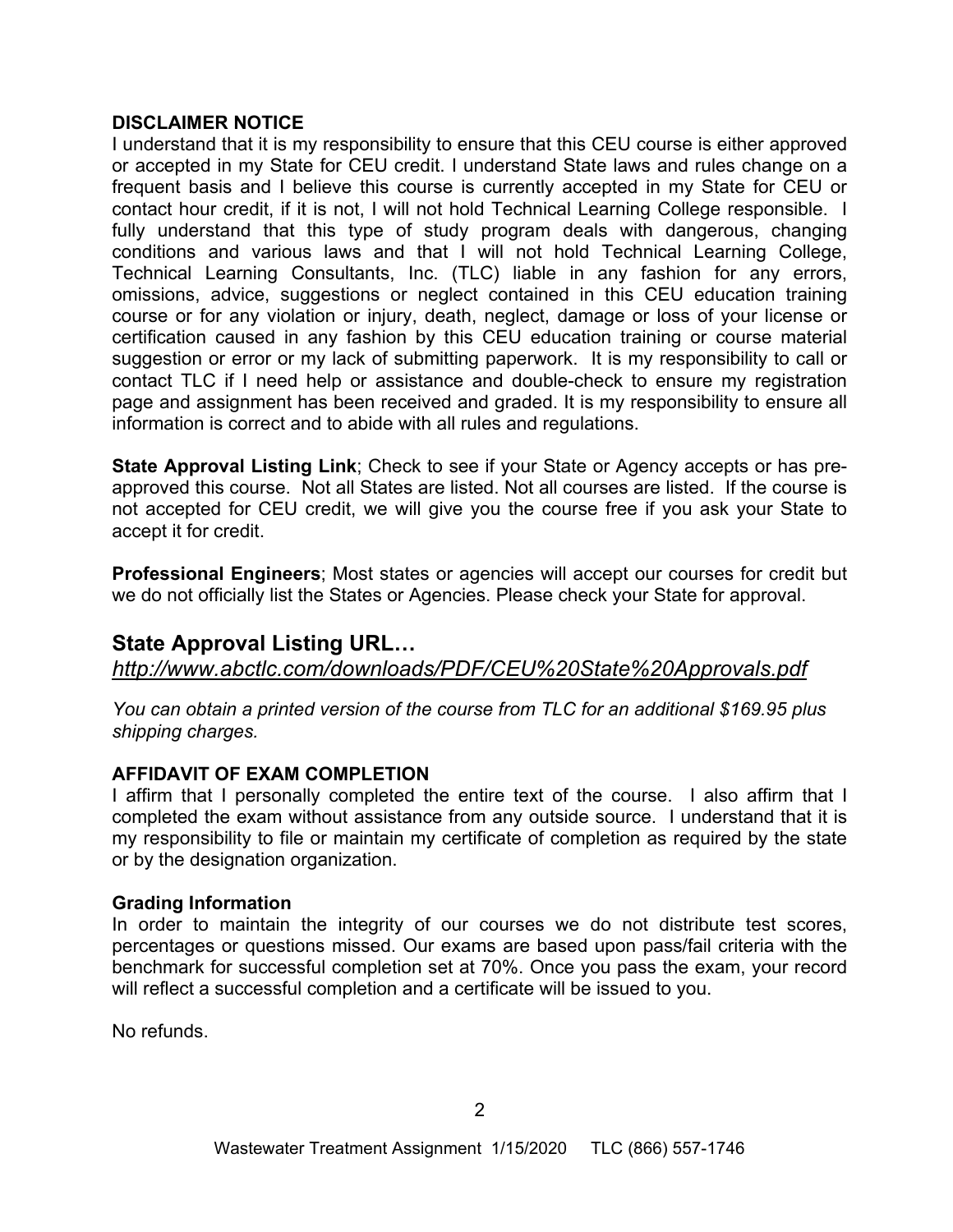# **For Texas Wastewater Licensed Operators Information Changes**

# **Wastewater/Collections Rule Changes (Texas Only)**

# **Rule Changes and Updates for Domestic Wastewater Systems**

On Nov. 4, 2014, TCEQ commissioners adopted revisions to 30 Texas Administrative Code (TAC), Chapter 217, Design Criteria for Domestic Wastewater Systems, and "readopted" previously repealed rules in 30 TAC, Chapter 317, Design Criteria Prior to 2008.

# *Some of the changes to Chapter 217 include:*

- Adding new definitions and clarifying existing definitions;
- Adding design criteria and approval requirements for rehabilitation of existing infrastructure;
- Adding design criteria for new technologies, including cloth filters and air lift pumps;
- Making changes to reflect modern practices, standards and trends;
- Modifying rule language to improve readability and enforceability; and
- Modifying the design organic loadings and flows for a new wastewater treatment facility.

# **SUBCHAPTER A: ADMINISTRATIVE REQUIREMENTS §§217.1 - 217.**18

Effective December 4, 2015 §217.1. Applicability. (a) Applicability. (1) This chapter applies to the design, operation, and maintenance of: (A) domestic wastewater treatment facilities that are constructed with plans and specifications received and approved by the executive director after the effective date of the amendments to this chapter; (B) treatment units that are altered, constructed, or re-rated with plans and specifications received and approved by the executive director after the effective date of the amendments to this chapter; (C) collection systems that are constructed with plans and specifications received and approved by the executive director after the effective date of the amendments to this chapter; (D) collection system units that are altered, constructed, or re-rated with plans and specifications received and approved by the executive director after the effective date of the amendments to this chapter; (E) existing domestic wastewater treatment facilities that do not have a current Texas Pollutant Discharge Elimination System permit or a Texas Land Application Permit and are required to have an active wastewater permit; (F) existing wastewater treatment facilities and collection systems that never received approval for plans and specifications from the executive director; and (G) collection system rehabilitation projects covered in §217.56(c) and §217.69 of this title (relating to Trenchless Pipe Installation; and Maintenance, Inspection, and Rehabilitation of the Collection System). (2) Domestic wastewater treatment facilities, treatment units, collection systems, and collection system units with plans and specifications approved by the executive director that were received on or after August 28, 2008 and before the effective date of this chapter must comply with the rules in this chapter, as they existed immediately before the effective date of the amendments to this chapter.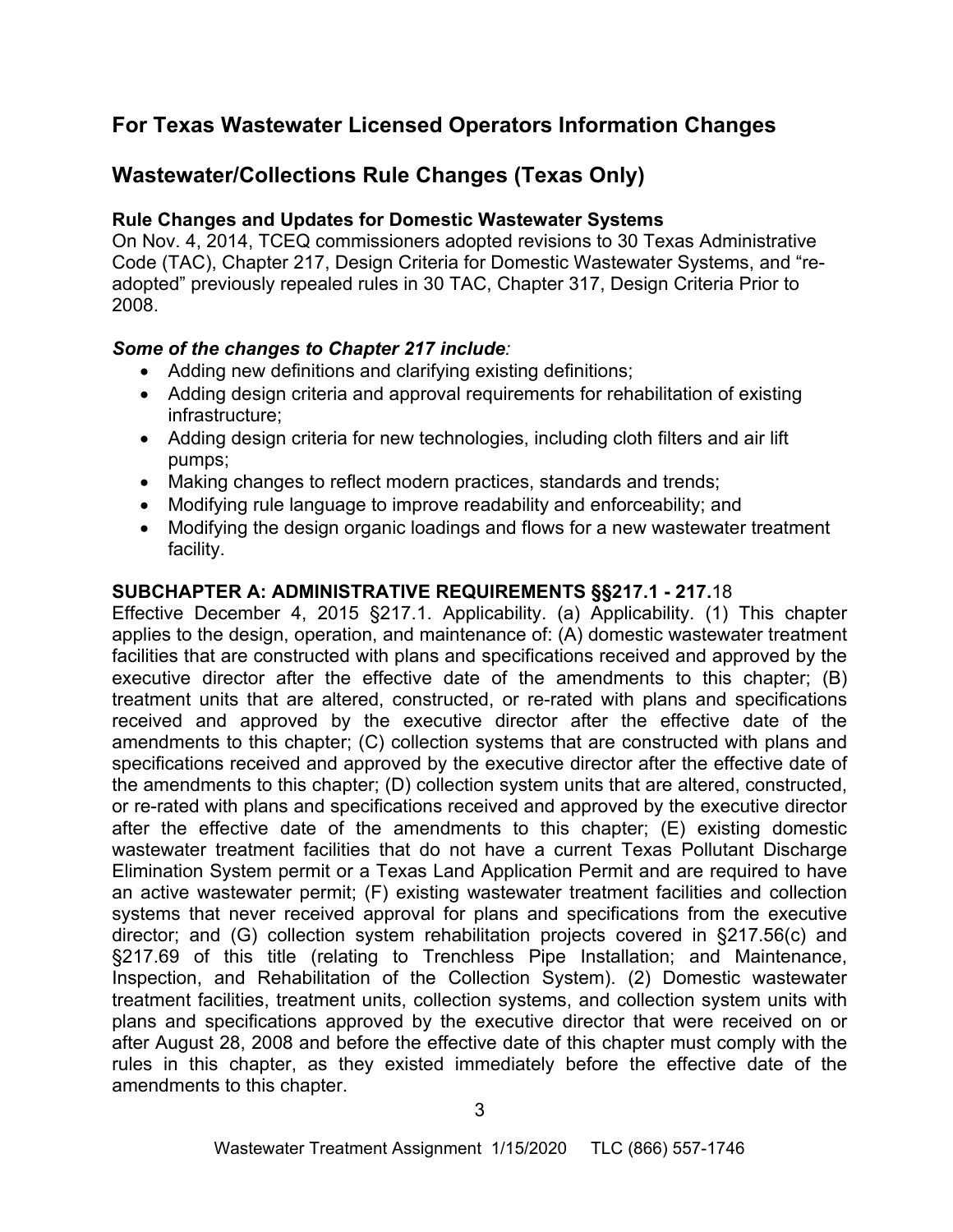The rules in Texas Commission on Environmental Quality Page 2 Chapter 217 - Design Criteria for Domestic Wastewater Systems effect immediately before the effective date of the amendments to this chapter are continued in effect for that purpose. (3) This chapter does not apply to: (A) the design, installation, operation, or maintenance of domestic wastewater treatment facilities, treatment units, collection systems, or collection system units with plans and specifications that were approved by the executive director on or before August 27, 2008, which are governed by Chapter 317 of this title (relating to Design Criteria Prior to 2008) or design criteria that preceded Chapter 317 of this title; and (B) systems regulated by Chapter 285 of this title (relating to On-Site Sewage Facilities); or collection systems or wastewater treatment facilities that collect, transport, treat, or dispose of wastewater that does not have the characteristics of domestic wastewater, although the wastewater may contain domestic wastewater.

(b) The executive director may grant variances from new requirements added by the amendments of this chapter to a person who proposes to construct, alter, or re-rate a collection system or wastewater treatment facility if the plans and specifications for the project are submitted within 180 days after the date the amendments to this chapter are effective, provided the plans and specifications comply with the rules in effect immediately prior to the amendment. Adopted November 4, 2015 Effective December 4, 2015

The link to the rules is available on the TCEQ website at <https://www.tceq.texas.gov/rules/indxpdf.html>

\_\_\_\_\_\_\_\_\_\_\_\_\_\_\_\_\_\_\_\_\_\_\_\_\_\_\_\_\_\_\_\_\_\_\_\_\_\_\_\_\_\_\_\_\_\_\_\_\_\_\_\_\_

\_\_\_\_\_\_\_\_\_\_\_\_\_\_\_\_\_\_\_\_\_\_\_\_\_\_\_\_\_\_\_\_\_\_\_\_\_\_\_\_\_\_\_\_\_\_\_\_\_\_\_\_\_

*For Texas Students Only….* 

Please sign and date this notice

Printed Name

Signature Date **Date**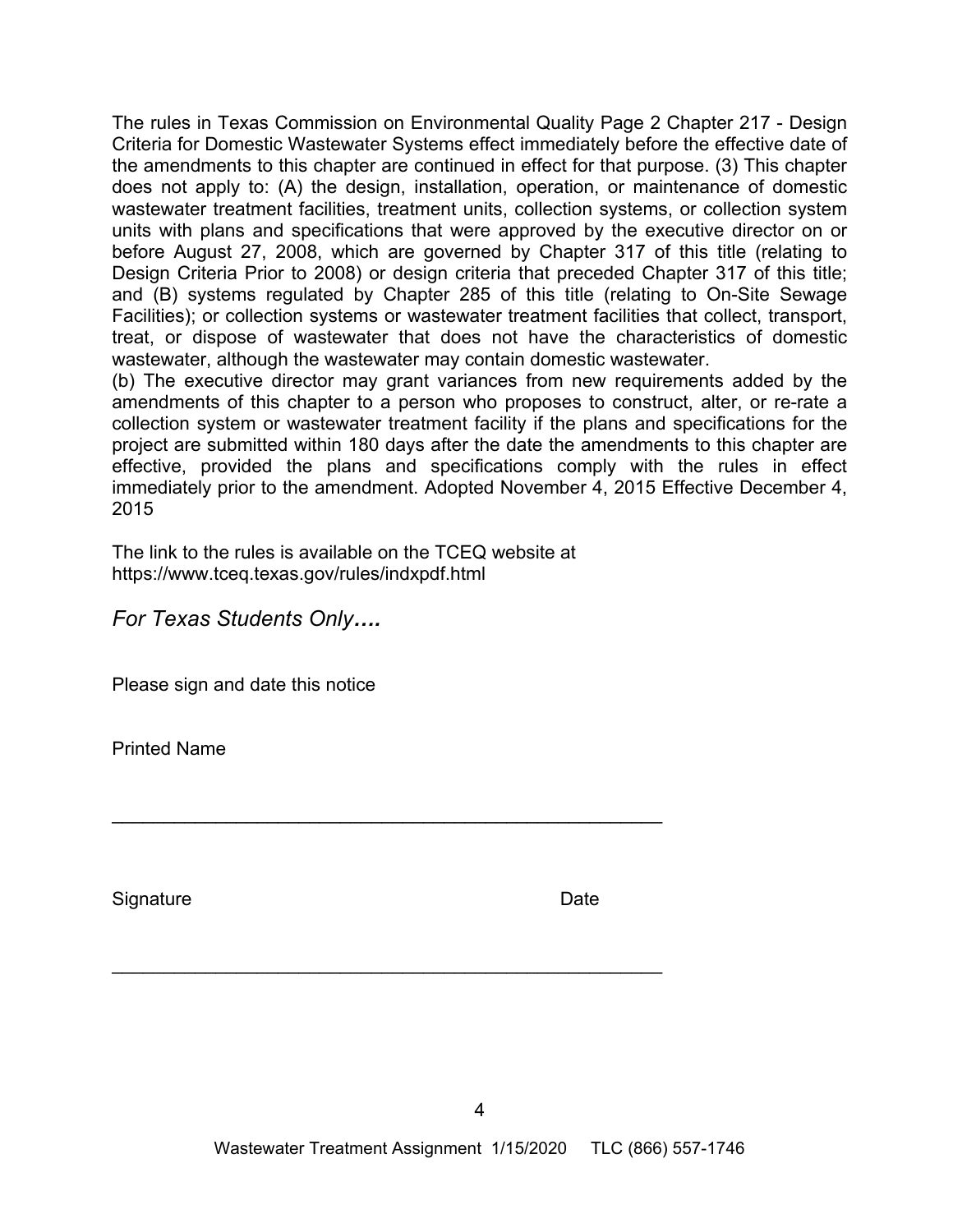# **Texas Students Only**

**Acknowledgement of Notice of Potential Ineligibility for License** 

*You are required to sign and return to TLC or your credit will not be reported.* 

| <b>Name</b><br>$\sim$ $\sim$ $\sim$<br>. .<br>.<br>. |
|------------------------------------------------------|
|------------------------------------------------------|

Date of Birth: \_\_\_\_\_\_\_\_\_\_\_\_\_\_\_\_\_\_\_\_\_\_\_\_\_\_\_\_\_\_\_\_\_\_\_\_\_\_\_\_\_\_\_\_\_\_\_\_\_

Email Address: \_\_\_\_\_\_\_\_\_\_\_\_\_\_\_\_\_\_\_\_\_\_\_\_\_\_\_\_\_\_\_\_\_\_\_\_\_\_\_\_\_\_\_\_\_\_\_

By signing this form, I acknowledge that Technical Learning College notified me of the following:

- the potential ineligibility of an individual who has been convicted of an offense to be issued an occupational license by the Texas Commission on Environmental Quality (TCEQ) upon completion of the educational program;
- the current TCEQ Criminal Conviction Guidelines for Occupational Licensing, which describes the process by which the TCEQ's Executive Director determines whether a criminal conviction:
- renders a prospective applicant an unsuitable candidate for an occupational license;
- warrants the denial of a renewal application for an existing license; or
- warrants revocation or suspension of a license previously granted.
- the right to request a criminal history evaluation from the TCEQ under Texas Occupations Code Section 53.102; and

• that the TCEQ may consider an individual to have been convicted of an offense for the purpose of denying, suspending or revoking a license under circumstances described in Title 30 Texas Administrative Code Section 30.33.

| <b>Enrollee Signature:</b> | Date: |
|----------------------------|-------|
|----------------------------|-------|

Name of Training Provider/Organization: Technical Learning College

Contact Person: Melissa Durbin Role/Title: Dean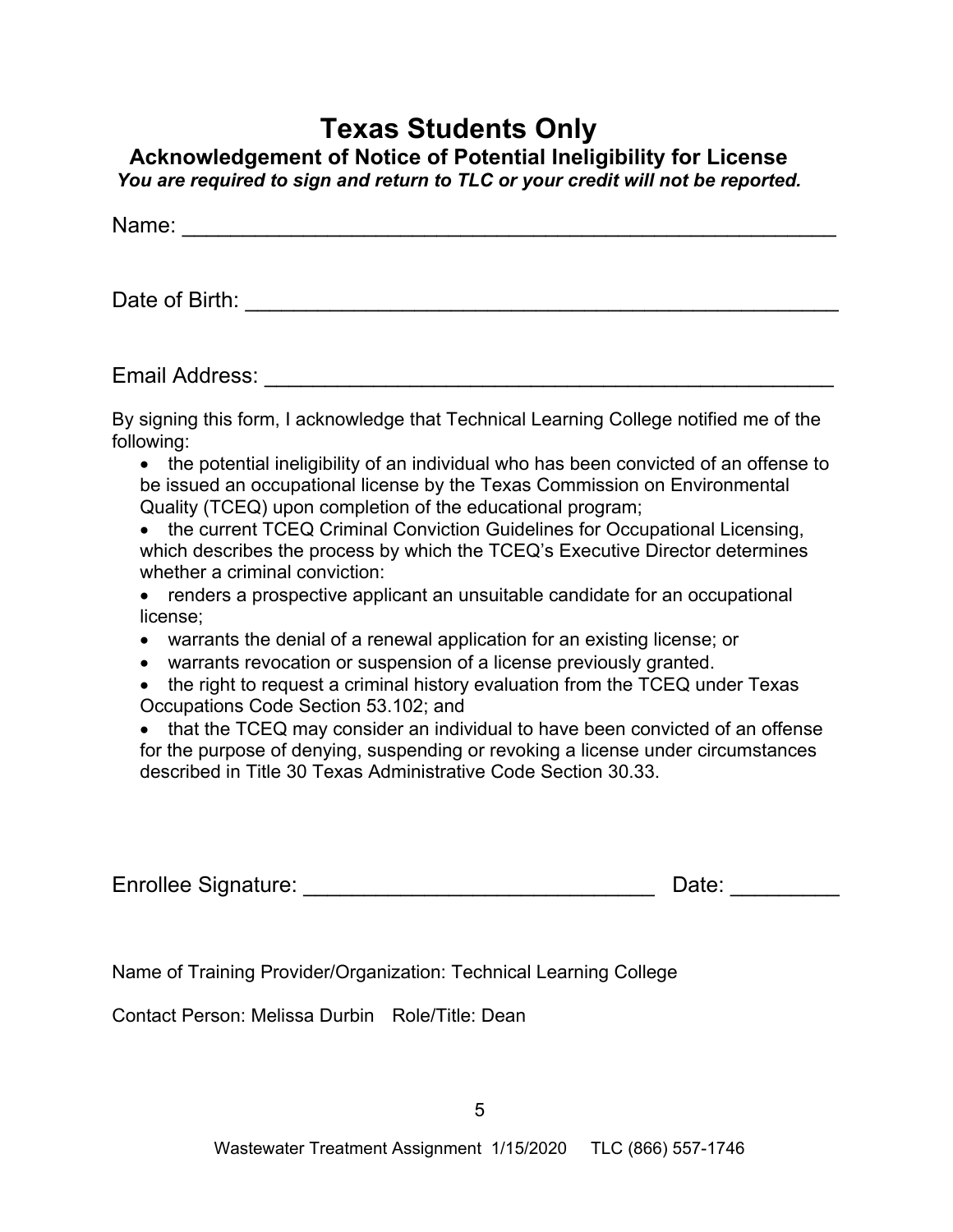# **CERTIFICATION OF COURSE PROCTOR**

Technical Learning College requires that our students who takes a correspondence or home study program course must pass a proctored course reading, quiz and final examination. The proctor must complete and provide to the school a certification form approved by the commission for each examination administered by the proctor.

**Instructions**. When a student completes the course work, fill out the blanks in this section and provide the form to the proctor with the examination.

Name of Course: **Name of Course:** 

Name of Licensee:

**Instructions to Proctor**. After an examination is administered, complete and return this certification and examination to the school in a sealed exam packet or in pdf format.

I certify that:

- 1. I am a disinterested third party in the administration of this examination. I am not related by blood, marriage or any other relationship to the licensee which would influence me from properly administering the examination.
- 2. The licensee showed me positive photo identification prior to completing the examination.
- 3. The enclosed examination was administered under my supervision on . The licensee received no assistance and had no access to books, notes or reference material.
- 4. I have not permitted the examination to be compromised, copied, or recorded in any way or by any method.
- 5. Provide an estimate of the amount of time the student took to complete the assignment.

Time to complete the entire course and final exam.

Notation of any problem or concerns:

Name and Telephone of Proctor (please print):

Signature of Proctor

 $\overline{a}$ 

 $\overline{a}$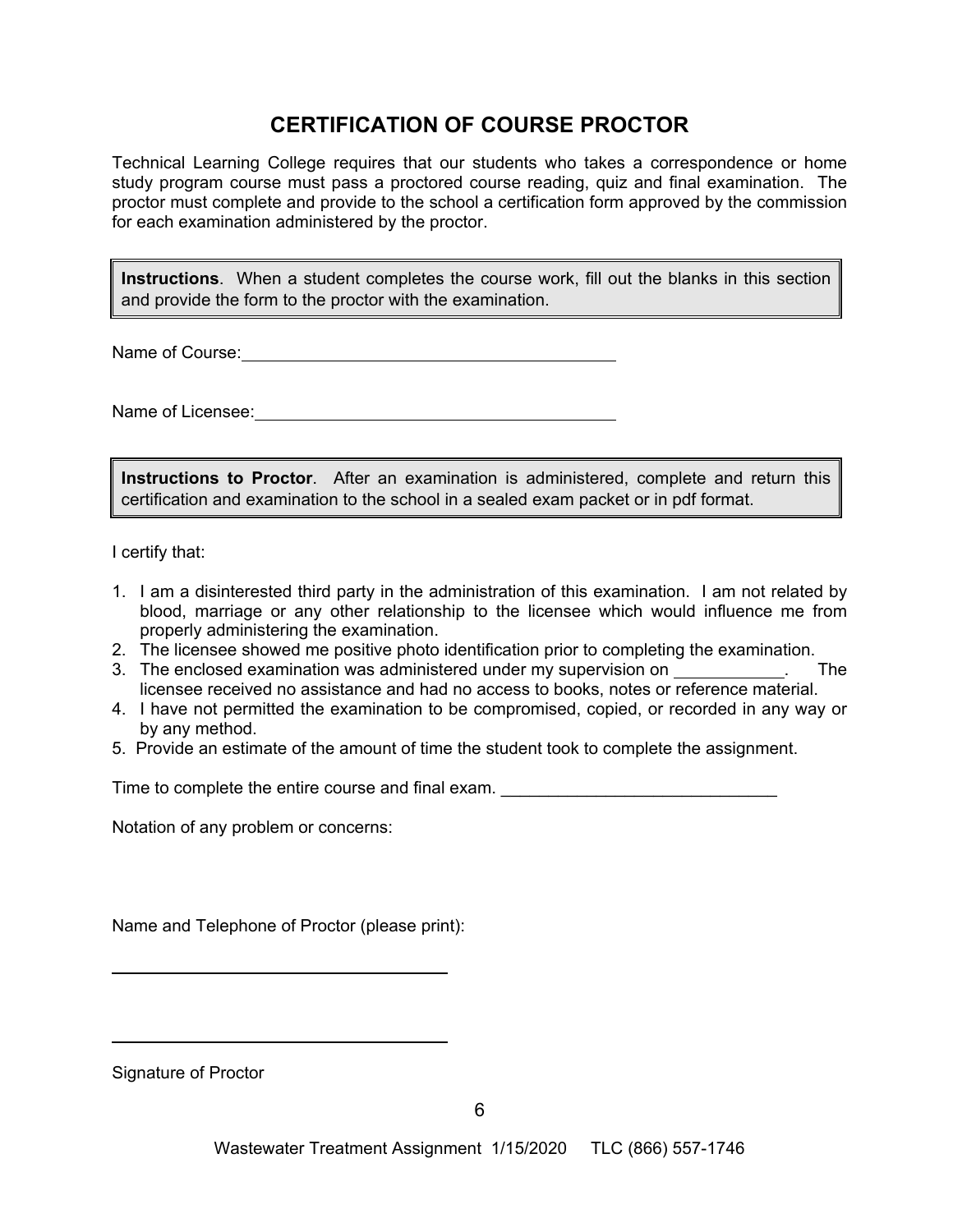# **Wastewater Treatment CEU Course Answer Key**

| <b>Name</b> |  |  |  |  |  |  |
|-------------|--|--|--|--|--|--|
|             |  |  |  |  |  |  |

 $\bm{\mathit{Telephone}}~\bm{\#}$ 

**Did you check with your State agency to ensure this course is accepted for credit?**  *No refunds.* 

*Method of Course acceptance confirmation. Please fill this section* 

Website \_\_ Telephone Call \_\_ Email \_\_\_ Spoke to \_\_\_\_\_\_\_\_\_\_\_\_\_\_\_\_\_\_\_\_\_\_\_\_\_\_\_\_\_\_\_\_

Did you receive the approval number, if applicable?

What is the course approval number, if applicable? \_\_\_\_\_\_\_\_\_\_\_\_\_\_\_\_\_\_\_\_\_\_\_\_\_\_\_\_\_

*You are responsible to ensure that TLC receives the Assignment and Registration Key. Please call us to ensure that we received it. No refunds.* 

> *Please write down any question that you are not able to find. Please circle, underline, bold or X only one correct answer*

| 1. A B C D  | 19. A B C D | 37. A B C D | 55. A B     |
|-------------|-------------|-------------|-------------|
| 2. A B C D  | 20. A B C D | 38. A B C D | 56. A B     |
| 3. A B C D  | 21. A B C D | 39. A B C D | 57. A B     |
| 4. A B C D  | 22. A B C D | 40. A B C D | 58. A B     |
| 5. A B C D  | 23. A B C D | 41. A B     | 59. A B C D |
| 6. A B      | 24. A B     | 42. A B     | 60. A B C D |
| 7. A B      | 25. A B C D | 43. A B C D | 61. A B C D |
| 8. A B C D  | 26. A B C D | 44. A B C D | 62. A B C D |
| 9. A B C D  | 27. A B C D | 45. A B C D | 63. A B C D |
| 10. A B C D | 28. A B C D | 46. A B     | 64. A B C D |
| 11. A B C D | 29. A B C D | 47. A B C D | 65. A B C D |
| 12. A B C D | 30. A B C D | 48. A B C D | 66. A B C D |
| 13. A B     | 31. A B C D | 49. A B     | 67. A B C D |
| 14. A B C D | 32. A B     | 50. A B     | 68. A B C D |
| 15. A B     | 33. A B C D | 51. A B C D | 69. A B C D |
| 16. A B C D | 34. A B C D | 52. A B     | 70. A B C D |
| 17. A B     | 35. A B C D | 53. A B     | 71. A B C D |
| 18. A B     | 36. A B C D | 54. A B C D | 72. A B C D |
|             |             |             |             |

Wastewater Treatment Assignment 1/15/2020 TLC (866) 557-1746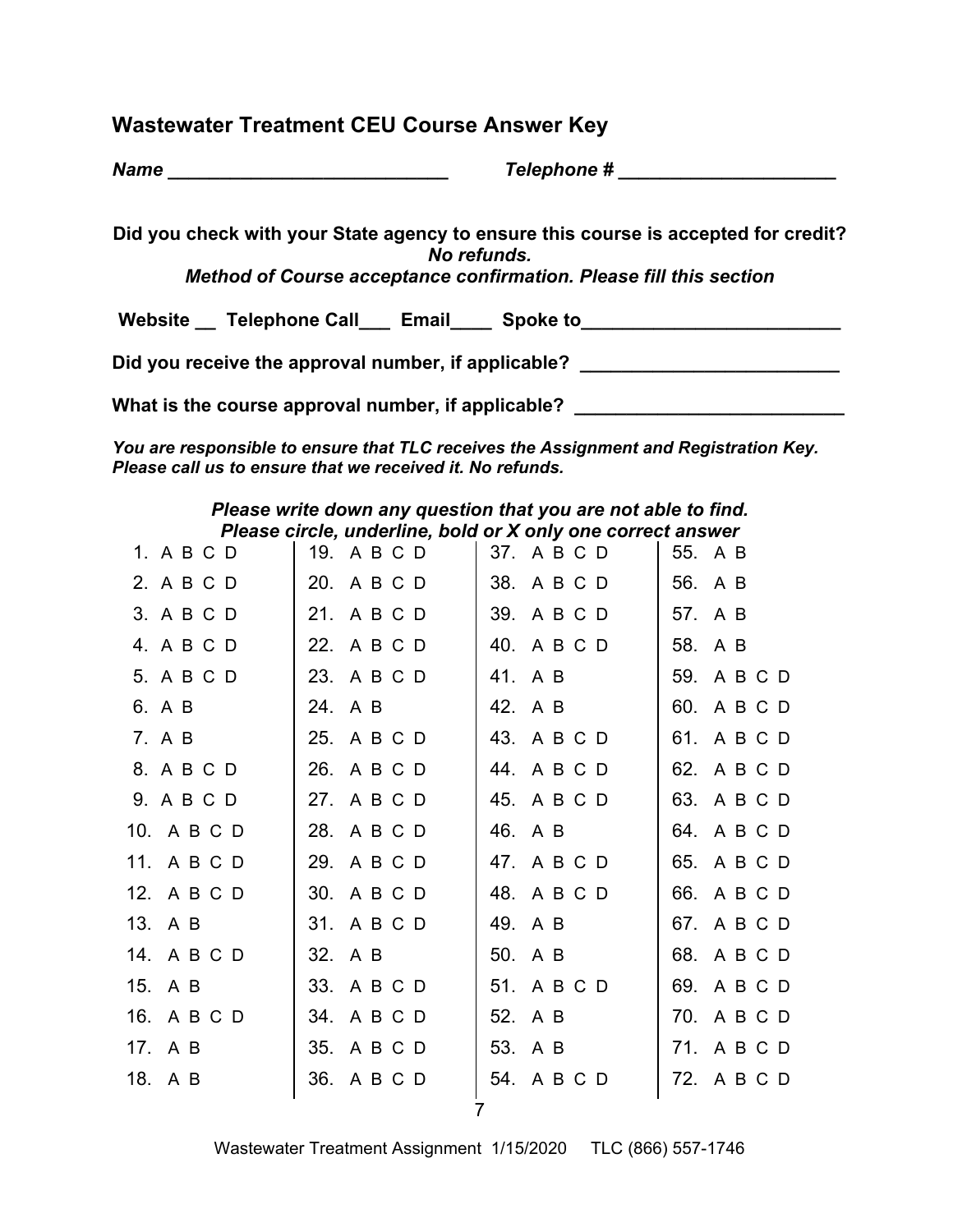| 73. A B C D  | 105. A B C D | 137. A B     | 169. A B     |
|--------------|--------------|--------------|--------------|
| 74. A B C D  | 106. A B C D | 138. A B     | 170. A B     |
| 75. A B C D  | 107. A B C D | 139. A B     | 171. A B C D |
| 76. A B C D  | 108. A B C D | 140. A B C D | 172. A B C D |
| 77. A B C D  | 109. A B     | 141. A B C D | 173. A B     |
| 78. A B C D  | 110. A B     | 142. A B C D | 174. A B C D |
| 79. A B C D  | 111. A B     | 143. A B     | 175. A B C D |
| 80. A B C D  | 112. A B C D | 144. A B     | 176. A B     |
| 81. A B      | 113. A B C D | 145. A B C D | 177. A B     |
| 82. A B      | 114. A B C D | 146. A B C D | 178. A B C D |
| 83. A B      | 115. A B     | 147. A B C D | 179. A B C D |
| 84. A B      | 116. A B C D | 148. A B     | 180. A B C D |
| 85. A B      | 117. A B C D | 149. A B C D | 181. A B C D |
| 86. A B      | 118. A B C D | 150. A B C D | 182. A B C D |
| 87. A B      | 119. A B C D | 151. A B C D | 183. A B C D |
| 88. A B C D  | 120. A B C D | 152. A B C D | 184. A B C D |
| 89. A B C D  | 121. A B C D | 153. A B C D | 185. A B     |
| 90. A B C D  | 122. A B C D | 154. A B C D | 186. A B     |
| 91. A B      | 123. A B C D | 155. A B C D | 187. A B     |
| 92. A B      | 124. A B C D | 156. A B C D | 188. A B C D |
| 93. A B      | 125. A B C D | 157. A B C D | 189. A B C D |
| 94. A B      | 126. A B C D | 158. A B C D | 190. A B C D |
| 95. A B      | 127. A B C D | 159. A B     | 191. A B C D |
| 96. A B      | 128. A B C D | 160. A B C D | 192. A B C D |
| 97. A B      | 129. A B C D | 161. A B C D | 193. A B C D |
| 98. A B C D  | 130. A B C D | 162. A B C D | 194. A B C D |
| 99. A B      | 131. A B C D | 163. A B C D | 195. A B C D |
| 100. A B C D | 132. A B C D | 164. A B     | 196. A B C D |
| 101. A B C D | 133. A B C D | 165. A B C D | 197. A B C D |
| 102. A B C D | 134. A B     | 166. A B C D | 198. A B C D |
| 103. A B C D | 135. A B C D | 167. A B C D | 199. A B C D |
| 104. A B C D | 136. A B     | 168. A B     | 200. A B C D |
|              |              |              |              |

8

Wastewater Treatment Assignment 1/15/2020 TLC (866) 557-1746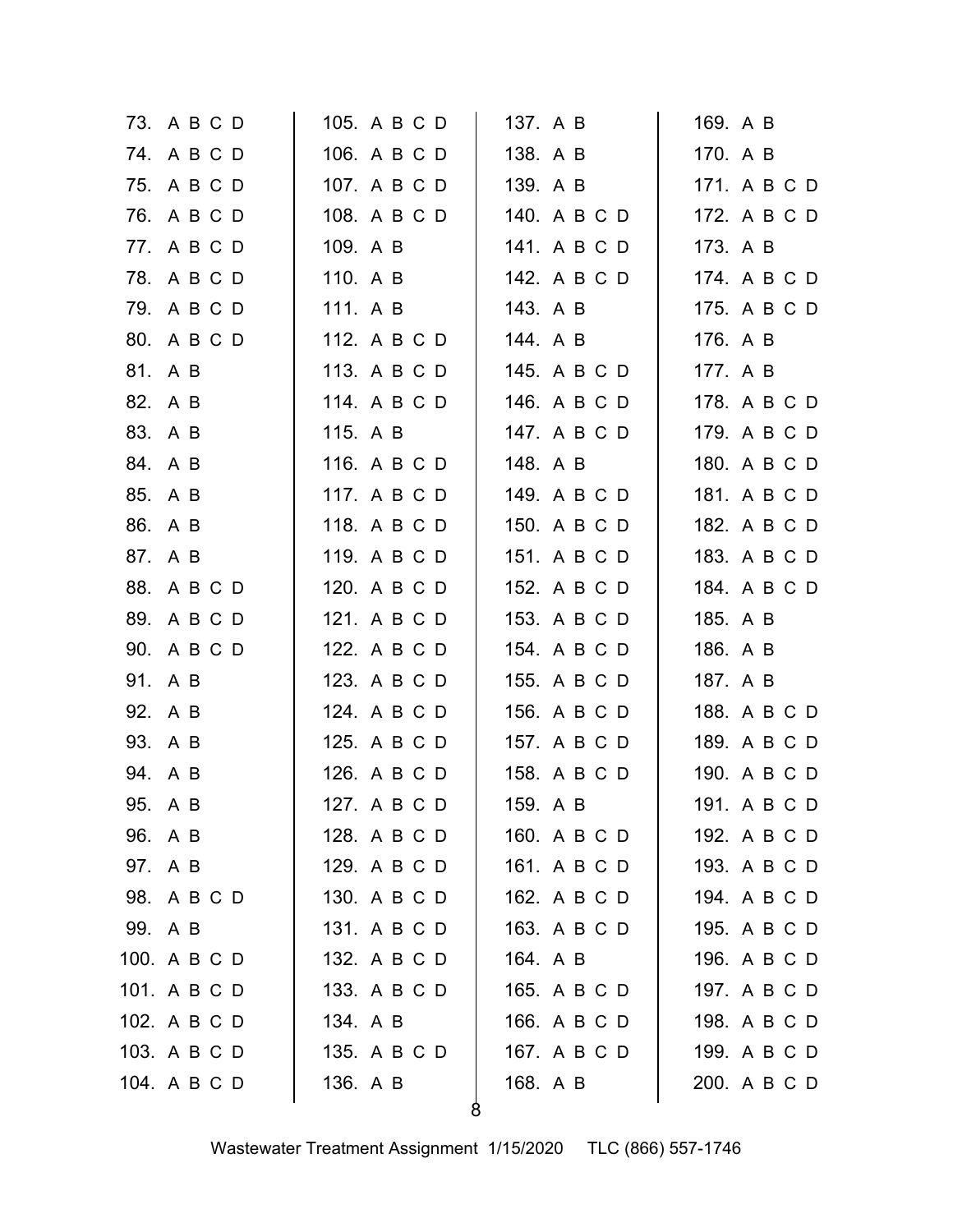*I* understand that I am 100 percent responsible to ensure that TLC receives the *Assignment and Registration Key. I understand that TLC has a zero tolerance towards not following their rules, cheating or hostility towards staff or instructors. I*  need to complete the entire assignment for credit. There is no credit for partial *assignment completion. My exam was proctored.* 

*I* will contact TLC if I do not hear back from them within 2 days of assignment *submission. I will forfeit my purchase costs and will not receive credit or a refund if I do not abide with TLC's rules.* 

**Please Sign that you understand and will abide with TLC's Rules.** 

**\_\_\_\_\_\_\_\_\_\_\_\_\_\_\_\_\_\_\_\_\_\_\_\_\_\_\_\_\_\_\_\_\_\_\_\_\_\_\_\_\_\_\_\_\_\_\_\_\_\_\_\_\_\_** 

**Signature** 

# **When finished with your assignment.**

Please scan the Registration Page, Proctoring report, Answer Key and Driver's License and email it to [info@TLCH2O.com.](mailto:info@TLCH2O.com) 

If you are unable to scan, take a photo of these documents with your iPhone and send these to TLC, [info@TLCH2O.com.](mailto:info@TLCH2O.com) 

If you are unable to scan and email, please fax these to TLC,

# **(928) 468-0675 If you fax, call to confirm that we received your paperwork.**

*This course contains general EPA's CWA federal rule requirements. Please be aware that each state implements wastewater/safety/environmental /building regulations that may be more stringent than EPA's regulations. Check with your state environmental/health agency for more information. These rules change*  frequently and are often difficult to interpret and follow. Be careful to not be in *non-compliance and do not follow this course for proper compliance.*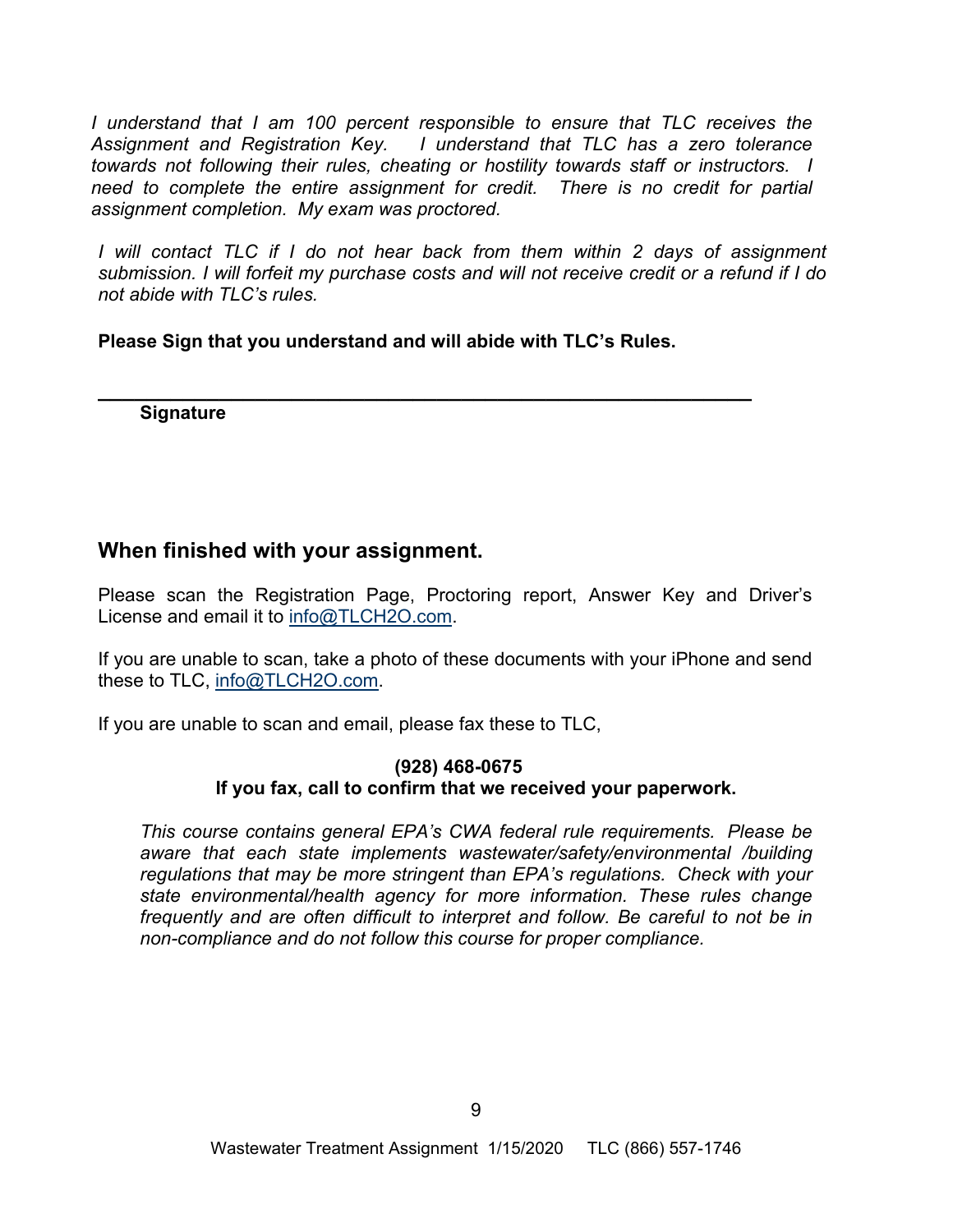Wastewater Treatment Assignment 1/15/2020 TLC (866) 557-1746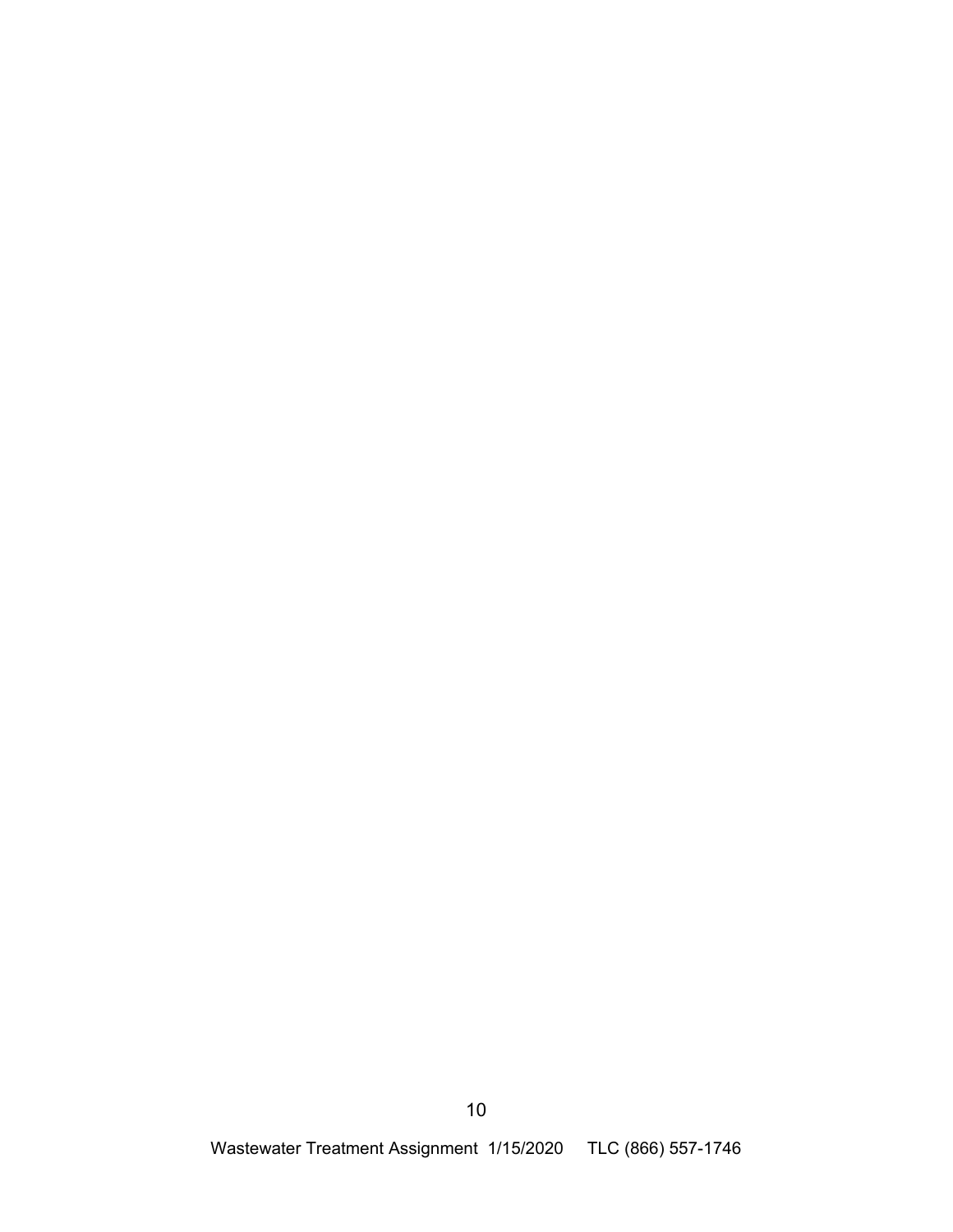*Please e-mail or fax this survey along with your final exam*

# **WASTEWATER TREATMENT CEU TRAINING COURSE CUSTOMER SERVICE RESPONSE CARD**

NAME: \_\_\_\_\_\_\_\_\_\_\_\_\_\_\_\_\_\_\_\_\_\_\_\_\_\_\_\_\_\_\_\_\_\_\_\_\_\_\_\_\_\_\_\_\_\_\_\_\_\_\_\_\_\_\_\_\_\_\_\_ E-MAIL E-MAIL *PLEASE COMPLETE THIS FORM BY CIRCLING THE NUMBER OF THE APPROPRIATE ANSWER IN THE AREA BELOW.*  Please rate the difficulty of your course. Very Easy 0 1 2 3 4 5 Very Difficult Please rate the difficulty of the testing process. Very Easy 0 1 2 3 4 5 Very Difficult Please rate the subject matter on the exam to your actual field or work. Very Similar 0 1 2 3 4 5 Very Different How did you hear about this Course?\_\_\_\_\_\_\_\_\_\_\_\_\_\_\_\_\_\_\_\_\_\_\_\_\_\_\_\_\_\_\_\_\_\_\_\_\_\_\_ What would you do to improve the Course?  $\mathcal{L}_\mathcal{L} = \mathcal{L}_\mathcal{L} = \mathcal{L}_\mathcal{L} = \mathcal{L}_\mathcal{L} = \mathcal{L}_\mathcal{L} = \mathcal{L}_\mathcal{L} = \mathcal{L}_\mathcal{L} = \mathcal{L}_\mathcal{L} = \mathcal{L}_\mathcal{L} = \mathcal{L}_\mathcal{L} = \mathcal{L}_\mathcal{L} = \mathcal{L}_\mathcal{L} = \mathcal{L}_\mathcal{L} = \mathcal{L}_\mathcal{L} = \mathcal{L}_\mathcal{L} = \mathcal{L}_\mathcal{L} = \mathcal{L}_\mathcal{L}$ How about the price of the course? Poor Fair Average Good Great How was your customer service? Poor \_\_ Fair \_\_ Average \_\_ Good \_\_ Great \_\_ Any other concerns or comments.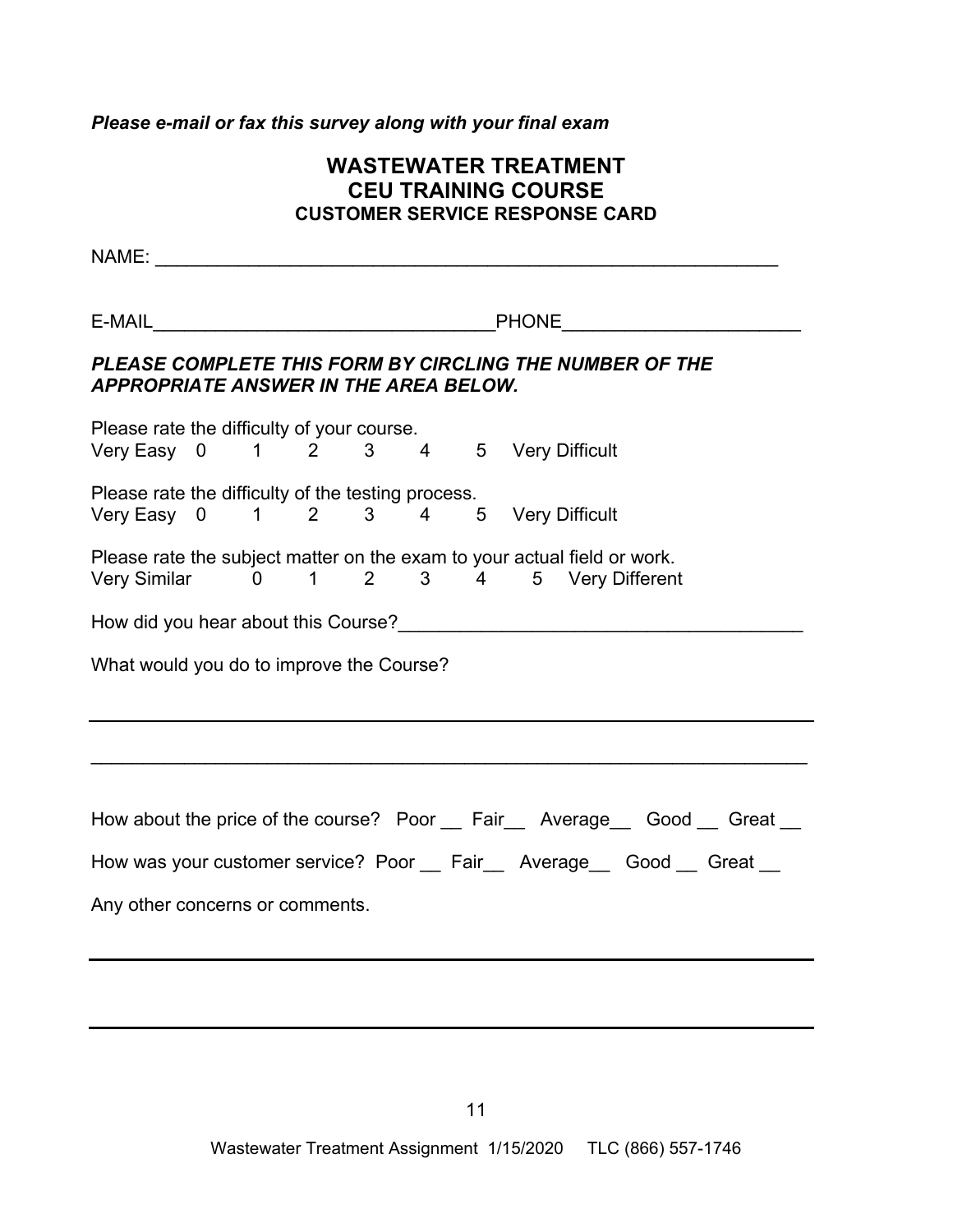Wastewater Treatment Assignment 1/15/2020 TLC (866) 557-1746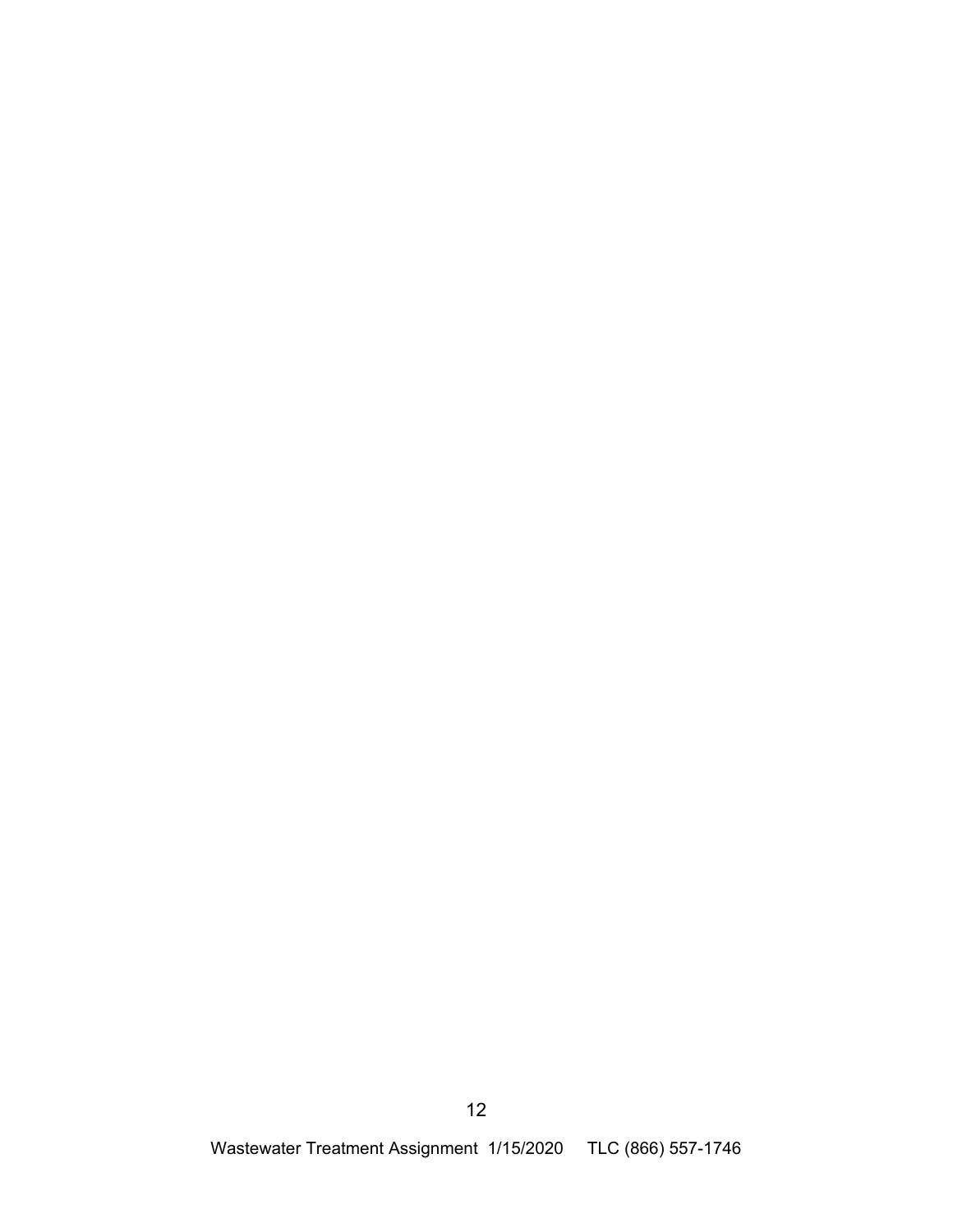# **Wastewater Treatment CEU Course Assignment**

#### *The Assignment is available in Word on the Internet for your Convenience, please visit [www.ABCTLC.com an](http://www.ABCTLC.com)d download the assignment and email it back to TLC.*

You will have 90 days from the start of this course to complete in order to receive your Professional Development Hours (**PDHs**) or Continuing Education Unit (**CEU**). A score of 70 % is necessary to pass this course. If you should need any assistance, please email all concerns and the completed manual to [info@tlch2o.com.](mailto:info@tlch2o.com) 

**We would prefer that you utilize the enclosed answer sheet in the front, but if you are unable to do so, type out your own answer key. Please include your name and address on your answer key and make copy for yourself.** 

**Multiple Choice, please select only one answer per question. There are no intentional trick questions.** 

#### **Hyperlink to the Glossary and Appendix-**

*http://[www.abctlc.com/downloads/PDF/WWTGlossary.pdf](http://www.abctlc.com/downloads/PDF/WWTGlossary.pdf)*

#### **Please write down any questions or answers that you could not find or has an error.**

#### **Biological**

1. Bacteria and other small organisms in water consume organic matter in sewage, turning it into new bacterial cells, electronic control of the products.

- A. Oxygen C. Secondary treatment
- B. Carbon dioxide D. None of the Above

2. Which of the following wastewater terms means a suspended growth process for removing organic matter from sewage by saturating it with air and microorganisms that can break down the organic matter?

- A. Biosolid(s) C. Organic material
- B. Activated Sludge D. None of the Above

3. Masses of microorganisms grow and rapidly metabolized organic pollutants because of

- the addition of which term to wastewater?
- A. Oxygen C. MLVSS
- B. Carbon dioxide D. None of the Above

#### **Chemical**

4. Which of the following wastewater terms are often used at the later stages of treatment to improve the settling of excess microbiological growth or biosolids?

- A. Polymers C. Methenol
- 
- B. Activated Sludge D. None of the Above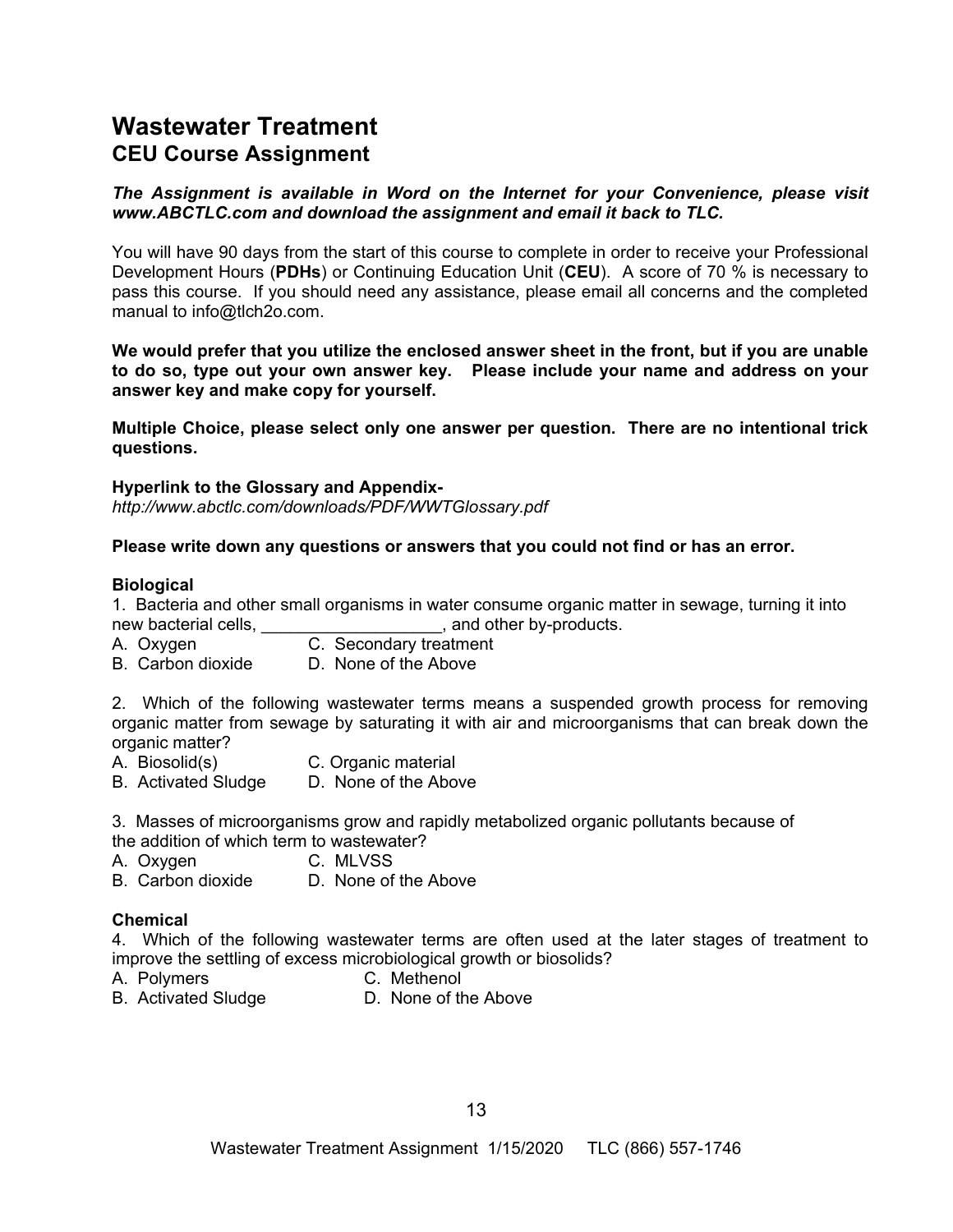# **Organic Matter**

5. Which of the following wastewater terms can cause pollution, if too much of this organic matter in wastewater; it can be devastating to receiving waters?

- 
- A. Iron C. Organic material(s.

B. Biodegradable material(s) D. High supply of oxygen

### **Oil and Grease**

6. Fatty organic materials from animals, vegetables, and petroleum are quickly broken down by bacteria and can cause pollution in receiving environments.

A. True B. False

#### **Inorganics**

7. According to the text, heavy metals can be discharged with many types of industrial wastewaters are easy to remove by conventional treatment methods.

A. True B. False

# **Pollutants, Oxygen-Demanding Substances**

8. If the effluent, the treated wastewater produced by a treatment plant, has a high content of organic pollutants or ammonia, it will demand more oxygen from the water and leave the water with less of **EXECUTE:**  $\begin{array}{ccc} \hline \text{top} & \text{top} & \text{top} \\ \hline \end{array}$  to support fish and other aquatic life.

A. pH C. Carbon Dioxide

B. Carbon D. Oxygen

#### **Nutrients**

9. Which of the following wastewater terms are essential to living organisms and are the chief nutrients present in natural water?

- A. Oxygen C. Carbon, nitrogen, and phosphorus
- B. Carbon dioxide D. Answers A,B and C

# **Inorganic and Synthetic Organic Chemicals**

10. Inorganic and Synthetic Organic Chemicals can cause

problems, and many are not effectively removed by conventional wastewater treatment.

- 
- A. Toxic **C. Excessive growth of aerobic bacteria**
- B. Ecology D. Taste and odor

# **Primary Treatment**

11. Coarse solids are removed from the wastewater in the primary stage of treatment. In some treatment plants, the same of the combined into one basic operation.

- A. Tertiary Filtration C. Suspended growth process(es)
- B. Trickling ditch D. Primary and secondary stages

# **Preliminary Treatment**

12. Large amounts of the same of the serious entering a treatment plant can cause serious

operating problems, such as excessive wear of pumps and other equipment.

- A. Solid(s) C. Grit and sand
- B. Finer debris **D.** Dissolved organic and inorganic constituents

13. After the wastewater has been screened, it may flow into a grit chamber where sand, grit, cinders, and small stones settle to the bottom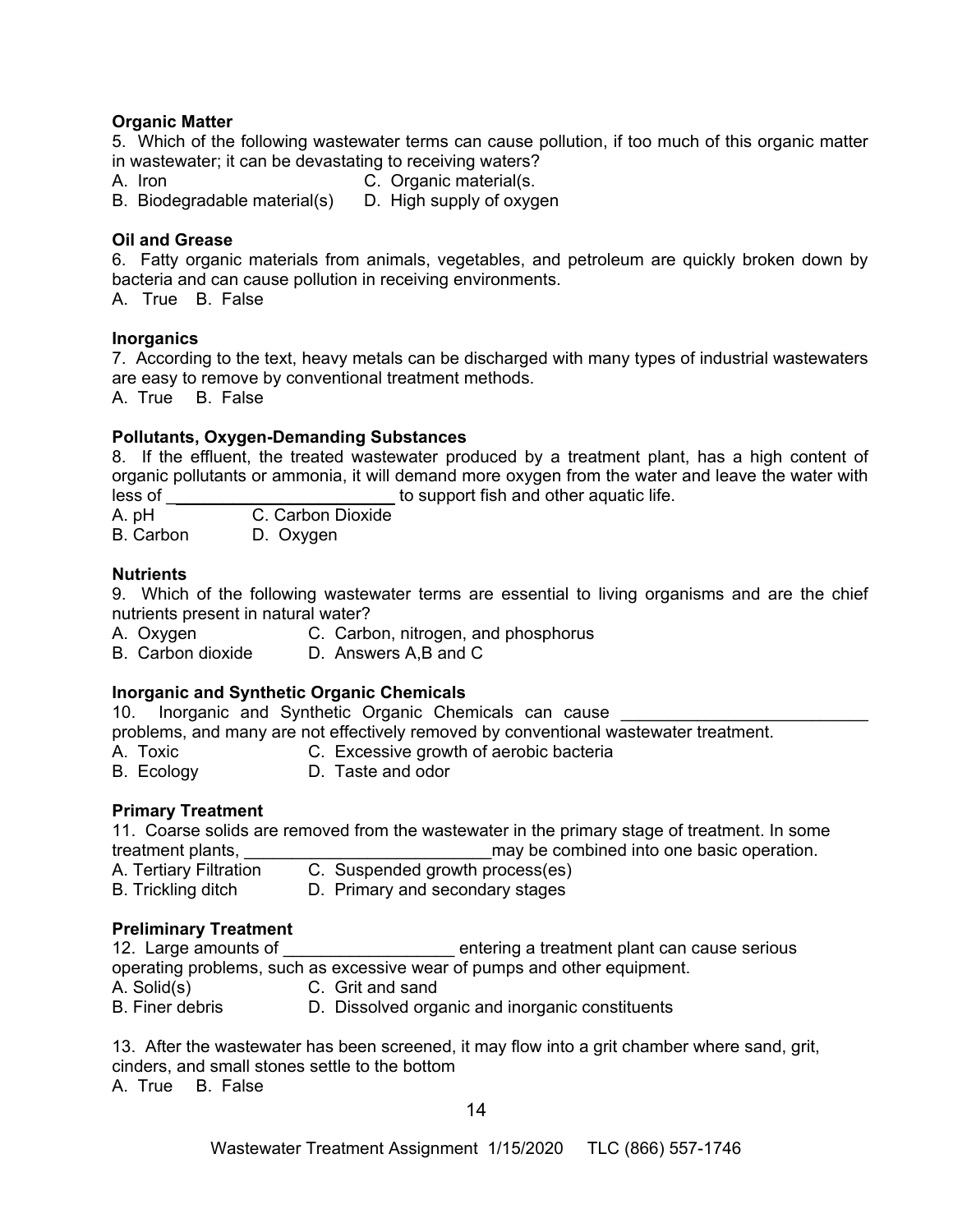14. Especially in cities with combined sewer systems, removing the-this missing term-that washes off streets or land during storms is very important.

- A. Very fine solids C. Primary sludge
- B. Grit and gravel D. None of the Above

#### **Primary Sedimentation**

15. When the screening completed and the grit removed, wastewater is clear of dissolved organic and inorganic constituents along with suspended solids.

A. True B. False

16. Which of the following wastewater treatment terms consist of minute particles of matter that can be removed from the wastewater with further treatment such as sedimentation or gravity settling, chemical coagulation, or filtration?

A. Solid(s) C. Dissolved organic and inorganic constituents

B. Suspended solids D. None of the Above

17. Pollutants that are dissolved or are very fine and remain suspended in the wastewater are easily removed effectively by gravity settling.

A. True B. False

#### **Secondary Treatment**

18. The wastewater enters from Preliminary Treatment into the clarifier process a biological process consisting of large oval shaped basins that are capable of removing these finer solids. A. True B. False

19. Maintaining a population of microorganisms within the oxidation basins that consumes

and also adhere to the solids themselves.

A. Total Solids C. Very fine solids B. TDS D. None of the Above

20. Which of the following terms form larger and heavier aggregates that can by physically separated?

A. Solid(s) C. Finer solids<br>B. Finer debris D. None of the

D. None of the Above

21. The two most common conventional methods used to achieve secondary treatment are: and suspended growth processes.

A. Attached growth processes C. Unsuspended growth process(es) B. Finer debris **D. None of the Above** 

#### **Biochemical Oxygen Demand**

22. The BOD test has merit as a pollution parameter continues to be debated, has the advantage of a long period of record.

- A. BOD C. MLSS
- B. CBOD D. MLVSS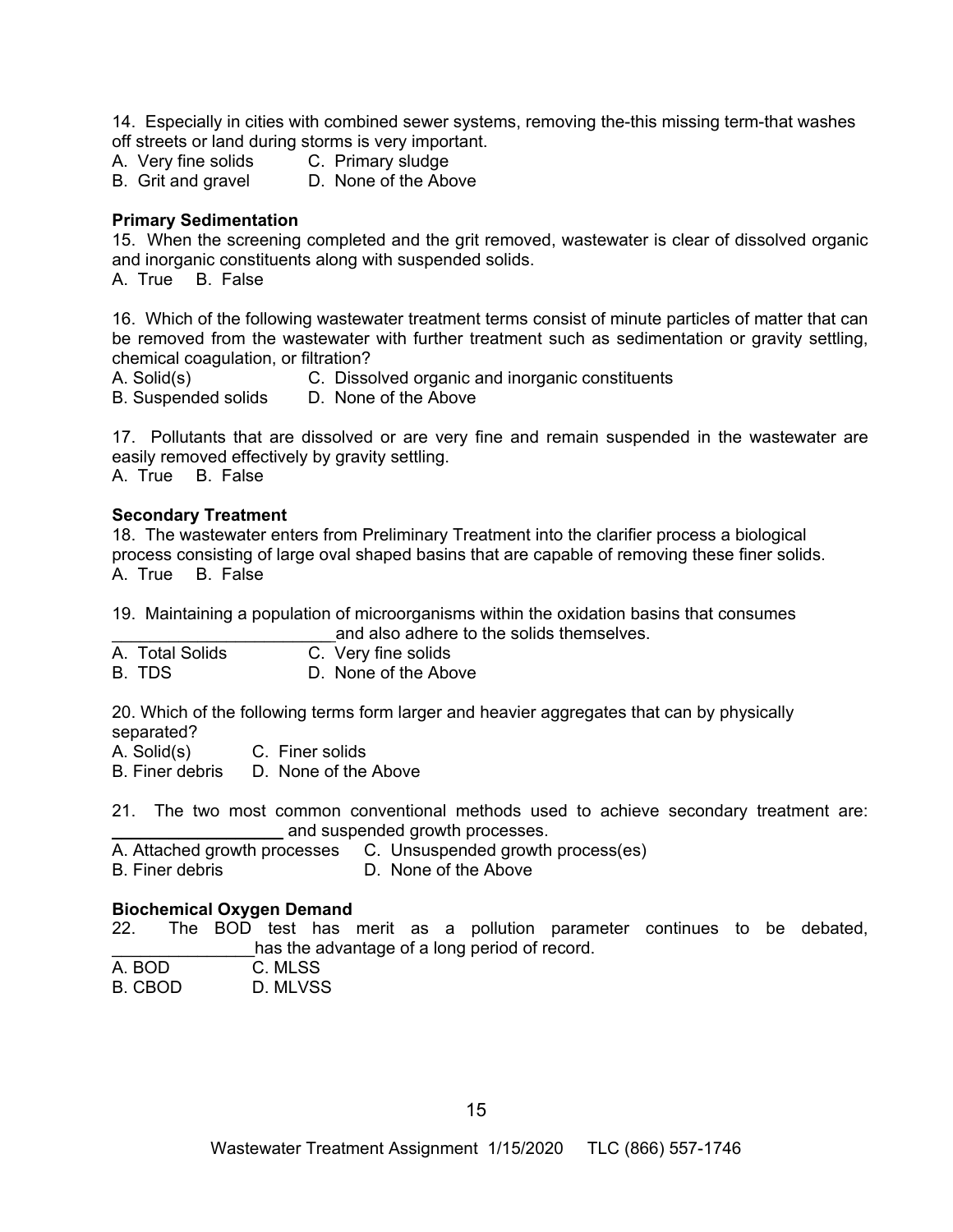#### **Application Specific Microbiology**

23. Which of the following terms is the preferred methodology in wastewater treatment affecting the efficiency of biological nutrient removal?

B. Advanced treatment technologies

- A. Attached growth C. Application-specific microbiology<br>
B. Advanced treatment technologies 
D. None of the Above
	-

# **Topic 3 - Secondary Treatment Section Aerobic Processes**

24. The most common aerobic processes are: activated sludge systems, lagoons, trickling filters and rotating disk contactors.

A. True B. False

- 25. Which of the following terms is used to degrade carbonaceous BOD?
- A. Carbonaceous BOD C. Suspended growth processes
- B. Attached growth processes D. Activated sludge processes

26. Which of the following terms is the amount of food provided to the bacteria in the aeration tank (the food-to-microorganism ratio, F/M)?

- 
- A. Carbonaceous BOD C. Mean cell residence time (MCRT)
- B. Attached growth processes D.Food-to-microorganism ratio, F/M
	-

#### **Raw Water Screening**

| A. Screened and de-gritted C. Compacted clay bottoms and sides<br>B. Series or in parallel D. None of the above                                                        | 27. Raw wastewater may or may not be _________________before being directed into the pond<br>treatment system. The first two ponds in the pond system may be operated in series or in parallel. |
|------------------------------------------------------------------------------------------------------------------------------------------------------------------------|-------------------------------------------------------------------------------------------------------------------------------------------------------------------------------------------------|
| next pond is the settling or polishing pond. The third pond is to provide<br>settle.                                                                                   | 28. Generally, the microorganisms in the first ponds treat the incoming effluent, while the<br>where the where the biological solids generated in the first two ponds can                       |
| A. Wind and algae C. Activated sludge<br>B. A quiet zone D. None of the above                                                                                          |                                                                                                                                                                                                 |
| action.                                                                                                                                                                | 29. Ponds generally do not have a secondary clarifier, the <b>container and the set of the clarifier</b>                                                                                        |
| A. Wind and algae C. Settling or polishing pond<br>B. Series or in parallel D. None of the above                                                                       |                                                                                                                                                                                                 |
| 30. Ponds may be lined with a synthetic liner or simply have<br>A. Wind and algae C. Compacted clay bottoms and sides<br>B. Series or in parallel D. None of the above |                                                                                                                                                                                                 |
| A. Wind and algae<br>B. Series or in parallel operation                                                                                                                | 31. Many ponds rely on _______________ to supply oxygen instead of mechanical aeration.<br>C. Compacted clay bottoms and sides<br>D. None of the above                                          |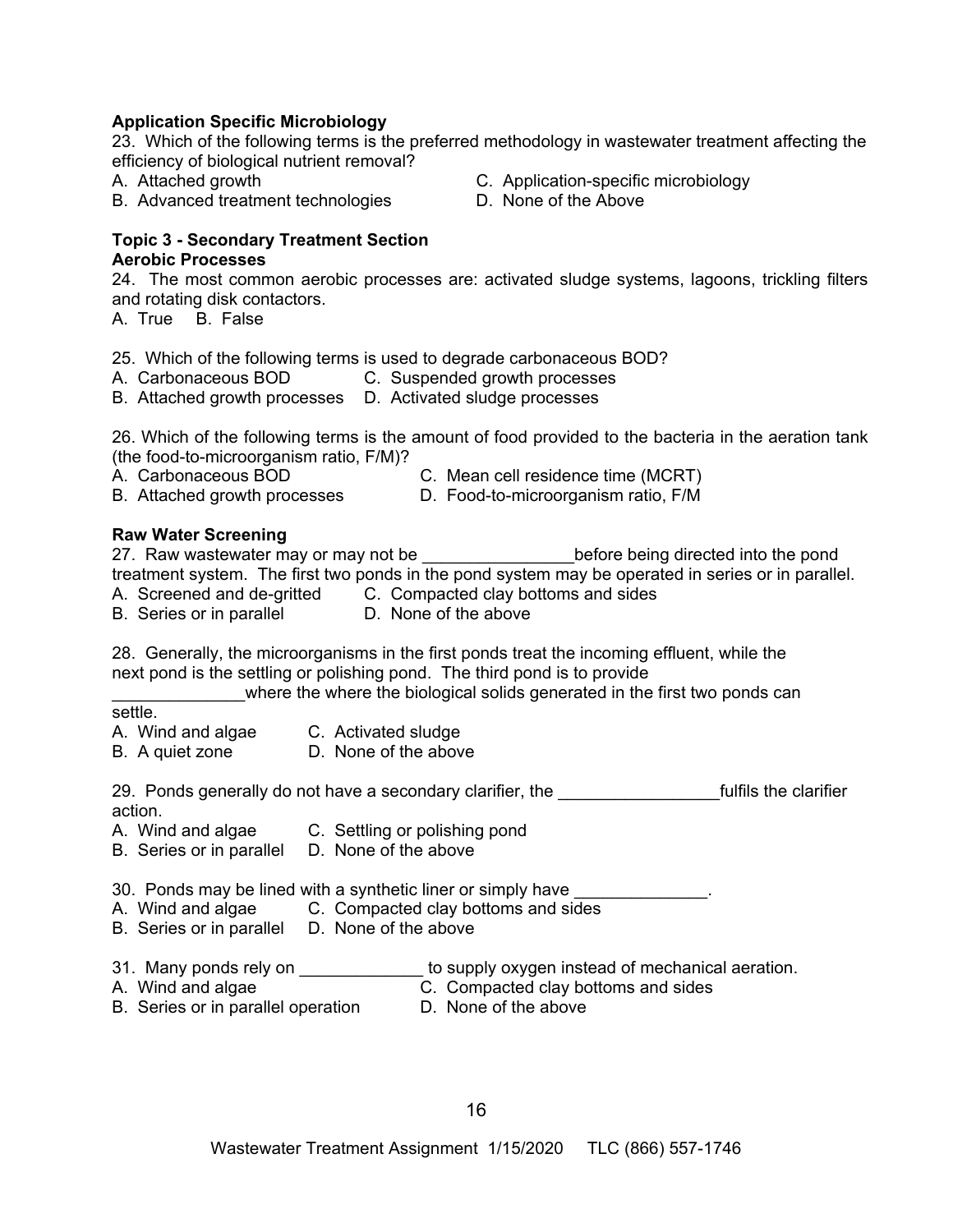#### **Lagoon Systems**

32. Lagoon systems are shallow basins that hold the wastewater for several months to allow for the natural degradation of sewage.

A. True B. False

#### **Lagoon Microorganisms Introduction**

- 33. Swimming and \_\_\_\_\_\_\_\_\_\_\_\_\_\_\_\_\_\_\_engulf bacteria or other prey.
- A. Gliding ciliates C. Heterotrophic bacteria
- B. Predators D. None of the Above

34. Predators feed mostly on stalked and

- A. Floc-forming bacteria C. Methane Fermenters
- B. Swimming ciliates **D. None of the Above**

35. Food (organic loading) regulates\_\_\_\_\_\_\_\_\_\_\_\_\_\_\_\_\_\_\_\_\_\_\_\_\_\_\_\_\_\_\_?

- A. Strict aerobes **C.** Microorganism numbers
- B. Predators D. None of the Above

36. Filamentous bacteria generally do not cause any operational problems in lagoons, in contrast to activated sludge where  $\Box$  and poor sludge settling is a common problem.

- A. Redox potential C. BOD removal
- B. Filamentous bulking D. None of the Above

37. Most heterotrophic bacteria have a wide range in environmental tolerance and can function effectively in **Example 20** over a wide range in pH and temperature.

- A. Redox potential C. BOD removal
- B. Poor sludge settling D. None of the Above

38. Aerobic BOD removal generally proceeds well from pH \_\_\_\_\_\_\_\_\_\_\_\_\_ and at temperatures from 3-4 $\rm{°C}$  to 60-70 $\rm{°C}$  (37.4 -39.2 $\rm{°}$  F to 140-158 $\rm{°F}$  in the ATAD process (mesophilic bacteria are replaced by thermophilic bacteria at temperatures above 35°C).

- A. 5.5 to 8.0 C. 6.5 to 7.0
- B. 6.5 to 9.0 D. None of the Above

39. BOD removal generally declines rapidly below \_\_\_\_\_\_\_\_\_\_C and ceases at \_\_\_\_\_\_\_\_\_\_\_\_C. A. 3-4° - 1-2° C. 1-2° - 3-4°

B. 4-6° - 2-3° D. None of the Above

40. A very specialized group of bacteria occurs to some extent in lagoons (and other wastewater treatment systems) that can oxidize ammonia via nitrite to nitrate, termed nitrifying bacteria. These bacteria are strict aerobes and require a redox potential of at least m W.

A. +200 C. 2,000

B. – 200 D. None of the Above

#### **Mixed or Suspended Lagoons**

41. The aerated lagoons are basins, normally excavated in earth and operated without Solids recycling into the system. This is the major difference with respect to activated sludge systems. A. True B. False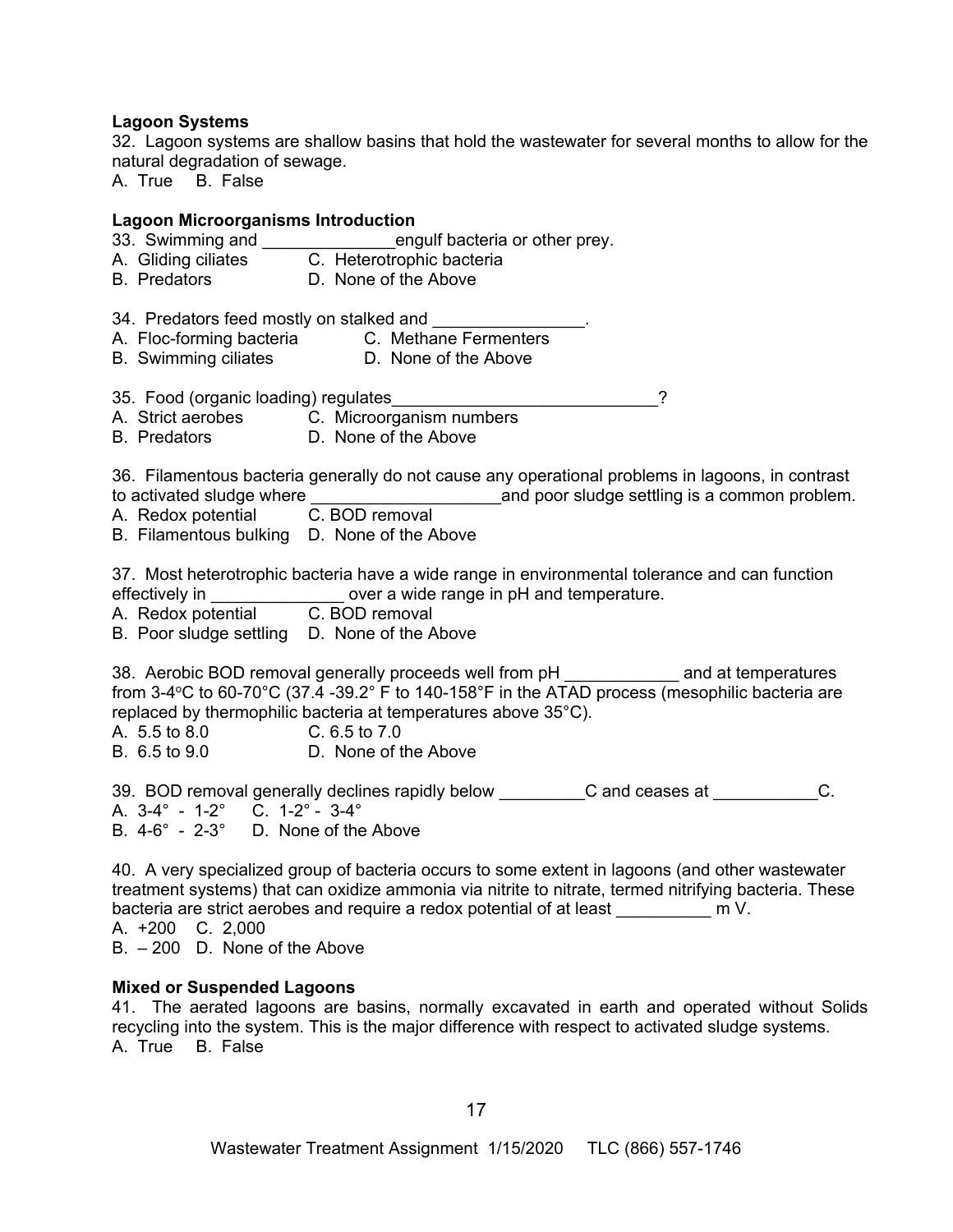42. Two types are the most common: The Aerobic-anaerobic or partially suspended lagoon in which the concentration of solids and dissolved oxygen are maintained fairly uniform and neither the incoming solids nor the biomass of microorganisms' settle, and the completely mixed lagoon. A. True B. False

43. In the facultative lagoons, the power input is reduced causing accumulation of solids in the bottom which undergo\_\_\_\_\_\_\_\_\_\_\_\_\_\_\_, while the upper portions are maintained aerobic.

A. Facultative lagoon(s) C. Dissolved organic and inorganic constituents

B. Anaerobic decomposition D. None of the Above

#### **Advanced Methods of Wastewater Treatment**

44. As our country and the demand for clean water have grown, it has become more important to produce cleaner wastewater effluents, yet \_\_\_\_\_\_\_\_\_\_\_ are more difficult to remove than others.

A. Biofilm C. Soluble nutrients

B. Some contaminants D. None of the Above

45. All WWTPs provide a minimum of?<br>A. Biofilm and chemical removal

C. Pretreatment and pollution prevention

B. Secondary treatment D. None of the Above

#### **Advanced Treatment Technologies**

46. WWTP treatment levels beyond secondary treatment are called advanced treatment. A. True B. False

47. Which of the following terms can be extensions of conventional secondary biological treatment to further stabilize oxygen-demanding substances?

- A. Hydraulic Detention Time C. Advanced treatment technologies
- B. Activated sludge system D. None of the Above

48. Advanced treatment may include physical-chemical separation techniques such as adsorption, flocculation/precipitation, membranes for advanced filtration, \_\_\_\_\_\_\_\_\_\_\_\_\_\_\_, and reverse osmosis.

|  | A. Denitrification process | C. Ion exchange |
|--|----------------------------|-----------------|
|--|----------------------------|-----------------|

B. Organic material D. None of the Above

#### **Clarifier Sludge Blanket**

49. Solids settle and concentrate in the final clarifiers forming a sludge blanket. The sludge blanket can increase or decrease depending on the RAS flow rate. The proper RAS flow rate allows for a desired sludge blanket.

A. True B. False

#### **Constant MLSS (Mixed Liquor Suspended Solids)**

50. Provided the influent loadings are constant, the operator maintains a relatively constant solids inventory (MLSS level) in the aeration basins for a desired level of treatment. The range of MLSS is typically between 1000-4000 mg/L.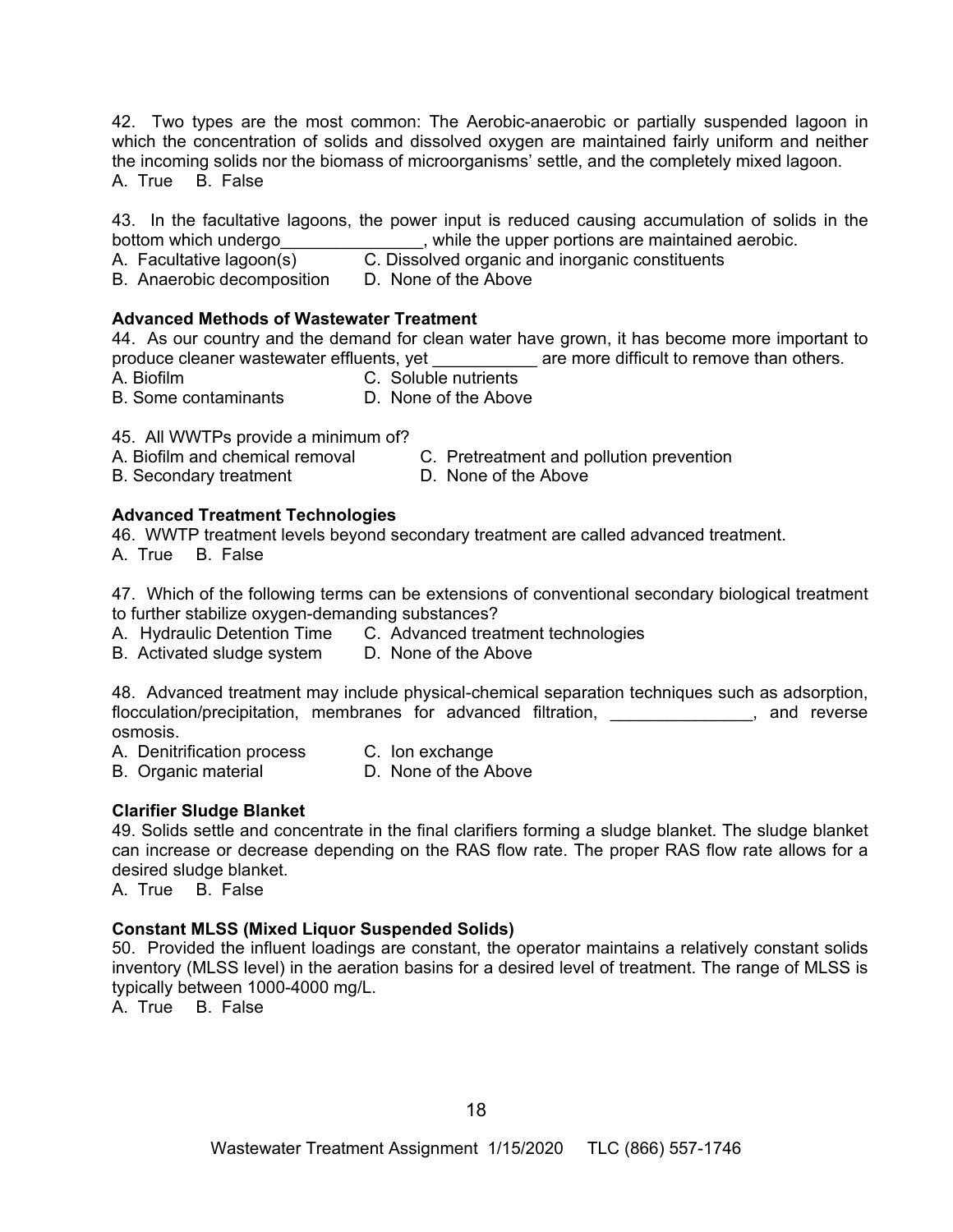#### **Denitrification**

51. When **the state of the flow rates are too low, thick sludge blankets in the final clarifier can** result. The operator will see gas bubbles (from ammonia gas) and rising/floating sludge clumps on the clarifier surface.

A. MLSS C. RAS B. CBOD D. WAS

#### **Extended Aeration Activated Sludge Plants**

52. For extended aeration activated sludge plants the range is between about 15 and 30 days. Generally, during the winter months, higher sludge ages are required to maintain a sufficient biological mass. In the summer time, biological activity increases and lower sludge ages normally produce a higher quality effluent.

A. True B. False

#### **Filaments**

53. Filamentous organisms are a group of thread-like organisms that, when in excess, can impair the settling of activated sludge and create a bulking condition in the final clarifier. A. True B. False

#### **Food –To- Microorganism Ratio (F/M Ratio)**

54. For microbiological health and effective treatment, the microorganisms (mixed liquor suspended solids) under aeration should be maintained at a certain level for the amount of food (influent BOD) coming into the plant. This is known as the

A. MLSS C. Food to microorganism ratio B. CBOD D. WAS

55. Oxidation ditches are typically limited mix systems, and cannot be modified to approach plug flow conditions.

A. True B. False

#### **Pin Floc**

56. Very fine floc particles with poor settling characteristics, usually indicative of a young sludge (high MLSS levels).

A. True B. False

#### **Sludge Age**

57. For conventional activated sludge, a sludge age of 1-3 days is typical. For extended aeration activated sludge, older sludge ages of 3-10 days are common. F/M ratio and sludge age is inversely related (1 divided by the sludge age approximates the F/M ratio). A. True B. False

#### **Young Sludge**

58. Young sludge is often associated with a low F/M. To correct for young sludge, it is necessary to increase wasting rates. This will decrease the amount of solids under aeration, reduce the F/M ratio, and increase the sludge age.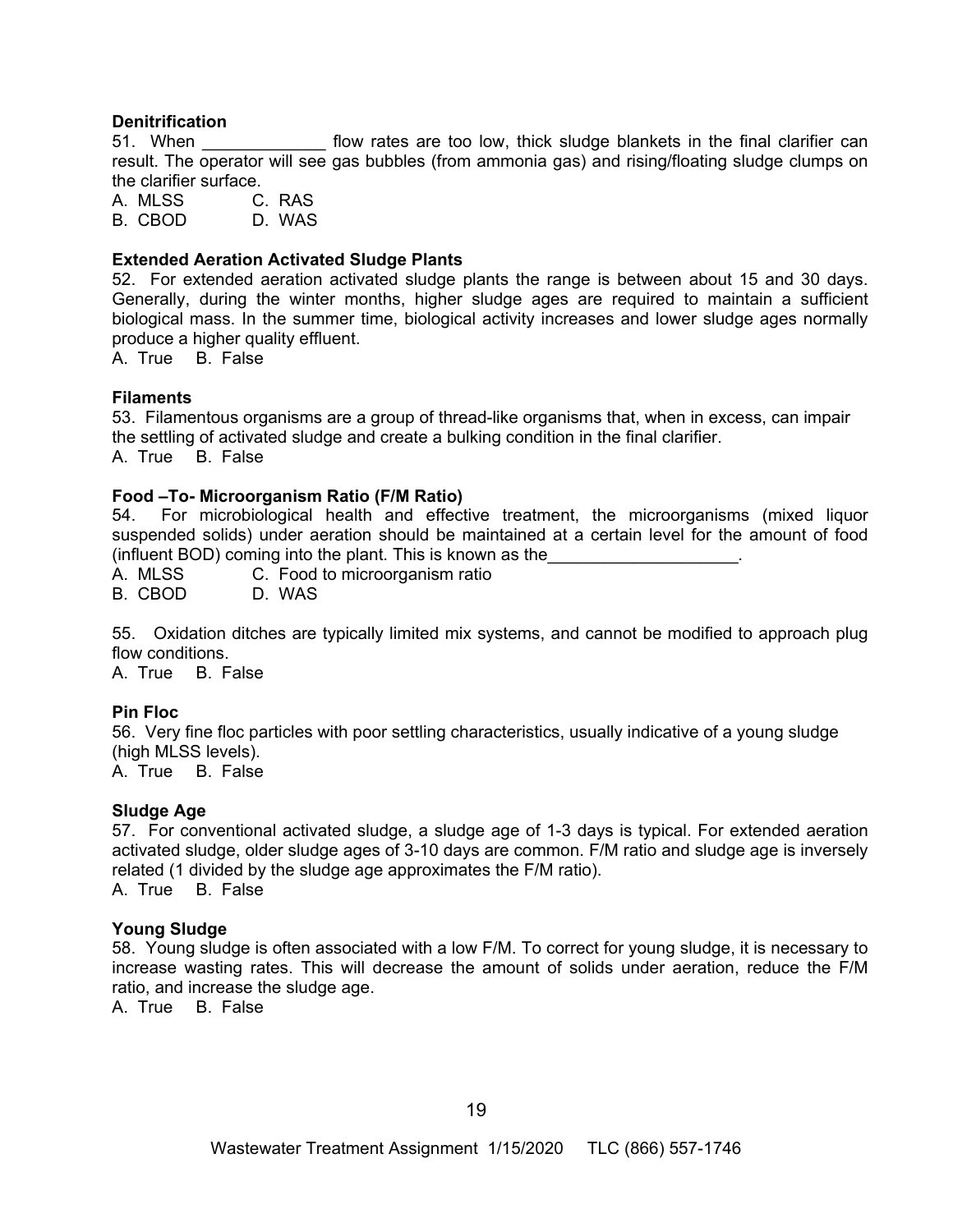#### **Regular MLSS Removal**

59. To maintain a stable treatment process, MLSS must be removed on a regular schedule. The MLSS can be removed from the bottom of the clarifier or from the  $\blacksquare$ 

A. Secondary sludge wasting C. Activated sludge basin

B. Solids handling process D. None of the above

60. The **Example 3** removed directly from the basin is renamed as WAS.

A. MLSS C. WAS

B. CRT D. None of the above

61. Some clarifiers have separate pipelines for RAS and WAS. In other cases, WAS is pumped out of the \_\_\_\_\_\_\_\_\_\_\_\_\_\_\_\_\_\_\_\_\_pipeline.

A. RAS C. WAS

B. CRT D. None of the above

#### **Wasting Rates**

62. CRT was defined as the average length of time in days that an organism remains in the\_\_\_\_\_\_\_\_\_\_\_\_\_\_\_\_\_\_\_\_\_\_\_\_\_\_\_\_\_.

A. Secondary treatment system C. Many activated sludge plants

B. Solids handling process **D. None of the above** 

63. The operator determines the operating \_\_\_\_\_\_\_\_\_\_\_\_\_\_ for the facility and maintains it through wasting the appropriate amount of excess biomass (Waste Activated Sludge, WAS) from the secondary system.

A. Mixed Liquor C. WAS

B. CRT D. None of the above

64. The amount of \_\_\_\_\_\_\_\_\_\_\_\_\_\_\_\_\_\_\_\_\_\_in the secondary system is controlled and maintained through solids wasting.

A. Biomass (MLSS) C. WAS

B. CRT D. None of the above

65. In nearly all activated sludge plants, wasting is accomplished by directing a portion of the Return Sludge to the

A. Secondary sludge wasting C. Many activated sludge plants

B. Solids handing facility D. None of the above

66. Wasting Return Sludge rather than \_\_\_\_\_\_\_\_\_\_\_\_\_\_\_\_\_ minimizes the volume of water that must be processed by the sludge thickening/dewatering equipment.

A. Mixed Liquor C. RAS

B. CRT D. None of the above

67. If intermittent wasting is practiced, it is usually best to waste over as long a time period as practical, and when the loading on the \_\_\_\_\_\_\_\_\_\_\_\_\_\_\_\_\_\_\_\_\_\_ is at the low point of the day.

- A. Secondary system C. Many activated sludge plants
- B. Solids handling process D. None of the above

20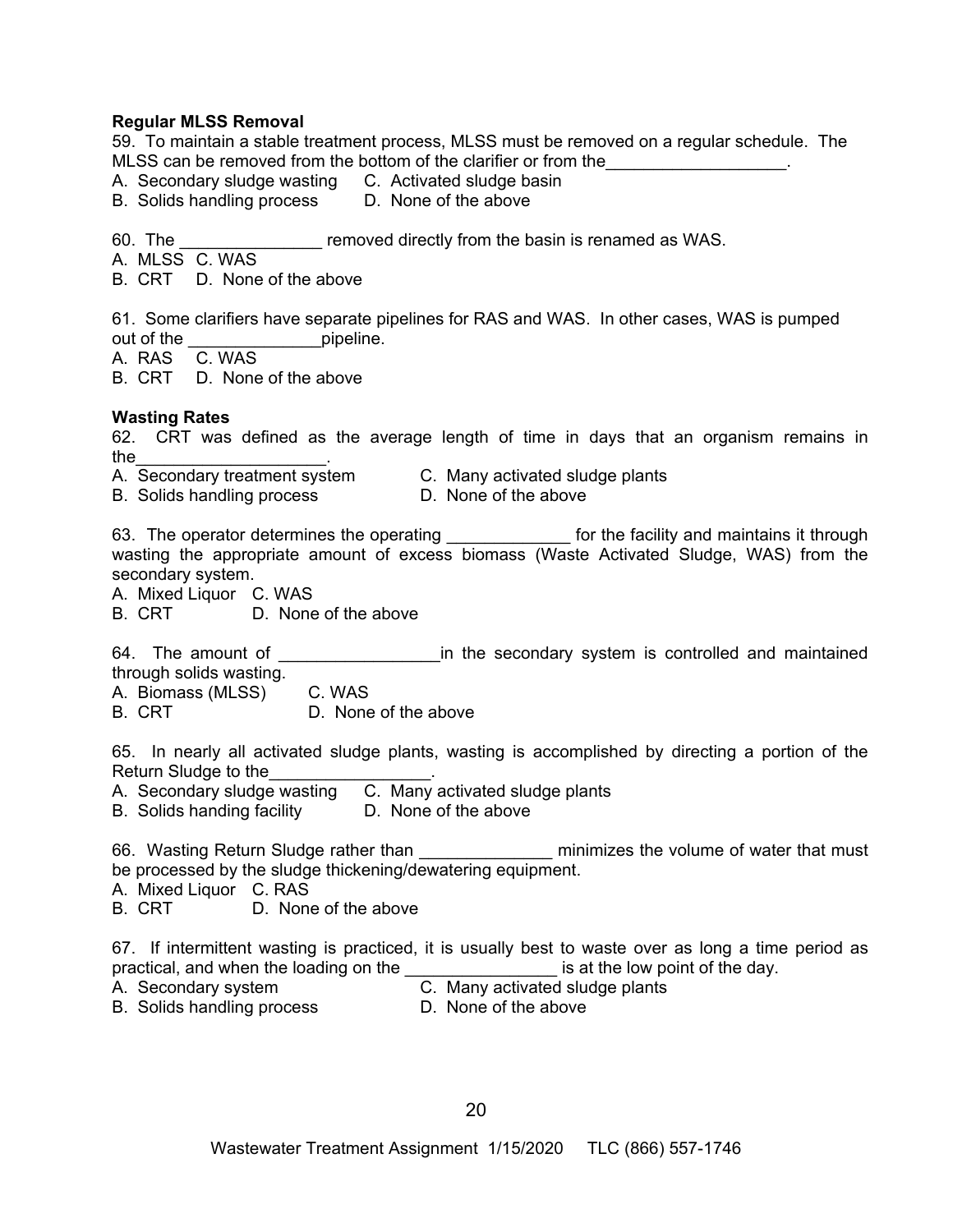68. Drastic changes should not be made in wasting rates from one day to the next; allow the time to acclimate to a change before another change is made. A. Secondary sludge wasting C. Advanced system B. Biological system D. None of the above 69. Consistency is a key element in successful example operation. A. Secondary system C. Activated sludge plant B. The operator D. None of the above 70. Many activated sludge plants were originally designed to waste secondary solids into the primary clarifiers. The reasoning was that as the less dense biological solids co-settle with the the combined sludge density would be increased. A. Mixed Liquor C. Scum B. Heavier primary solids D. None of the above 71. A more efficient operation will result if the WAS is wasted directly to a \_\_\_\_\_\_\_\_\_\_\_\_\_\_\_ and not allowed to return to the treatment system. A. Secondary sludge wasting C. Many activated sludge plants B. Solids handling process D. None of the above 72. It is crucial that adequate solids concentrating equipment and \_\_\_\_\_\_\_\_\_\_\_\_\_\_\_\_\_\_\_\_\_\_\_\_\_\_\_\_\_\_are part of any plans for building or expanding an activated sludge plant. A. Secondary system C. Solids storage capability B. The operator D. None of the above 73. Which of the following is one of the most important controls available to the operator because it controls the most important aspect of treatment, biomass population? A. Secondary system C. Activated sludge plant B. Secondary sludge wasting D. None of the above 74. A good <u>secole as control situation is one that allows the operator to set a totalizer which</u> determines the maximum number of gallons wasted in a particular day and also allows the operator to control and monitor the WAS flow rate. A. MLSS concentration C. BOD, nutrients, and oxygen B. WAS D. None of the above **Environmental Conditions**  75. Waste activated sludge flow, along with environmental conditions such as water temperature and accessibility to \_\_\_\_\_\_\_\_\_\_\_\_\_\_\_, influences the influences the process biology and level of treatment achieved. A. MLSS concentration C. BOD, nutrients, and oxygen B. WAS D. None of the above 76. Slower growing microorganisms, including the nitrification bacteria and some bacteria and some filaments, can only remain in the treatment process if the **Example 2** is held long enough for them to reproduce. A. MLSS C. BOD, nutrients, and oxygen B. WAS D. None of the above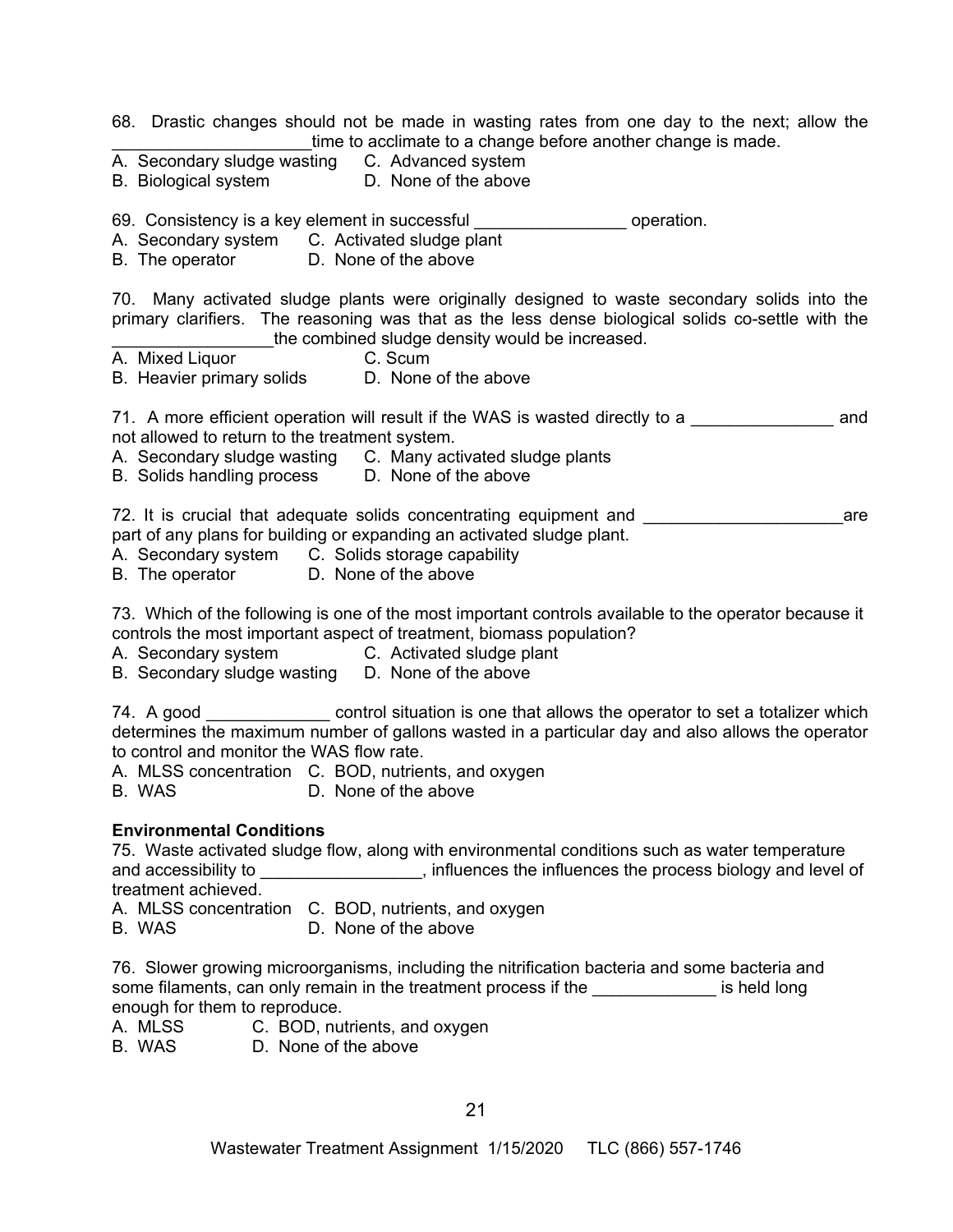#### **Sludge Settling**

77. Waste activated sludge determines how long the the stays in the system and, therefore, helps to determine which type of microorganisms will be present.

- A. MLSS C. BOD, nutrients, and oxygen
- B. WAS D. None of the above

78. The presence or absence of the sludge settles in the sludge settles in the clarifier.

- A. MLSS concentration C. Filaments
- B. WAS D. None of the above

79. Waste activated sludge also determines the

- A. MLSS concentration C. BOD, nutrients, and oxygen
- B. WAS D. None of the above

# **Organic Loading Methods**

#### **Organic Load**

80. According to the text, as the cells are retained longer in the system, the flocculating characteristics of the cells improve since they start to produce extra cellular slime that favors?

- A. Secondary settling C. Flocculating
- B. High degradation rate D. None of the Above

#### **Common Types**

81. The most common types of activated sludge are the conventional and the continuous flow settling tank, in which the contents are completely mixed. In the conventional process, the wastewater is circulated along the aeration tank, with the flow being arranged by baffles in plug flow mode. The oxygen demand for this arrangement is maximum at the inlet as is the organic load concentration.

A. True B. False

#### **Sludge Problems and Solutions Section**

#### **Excess Solids**

82. Solids are generated by microorganism growth and reproduction. The influent BOD supplies the food for the growth and reproduction. As microorganisms' populations multiply, excess solids (microorganisms) must be removed (wasted).

A. True B. False

#### **Final Clarifier Solids Loading Rate (SLR)**

83. The rate at which the activated sludge is returned from the final clarifiers to the aeration basins, along with the influent flow, effects the flow of solids into the clarifiers. A. True B. False

# **Return Rates Too Low**

84. Thin mixed liquor suspended solids and a sludge blanket build-up of solids. Rising clumps of sludge or gas bubbles may occur in the final clarifier.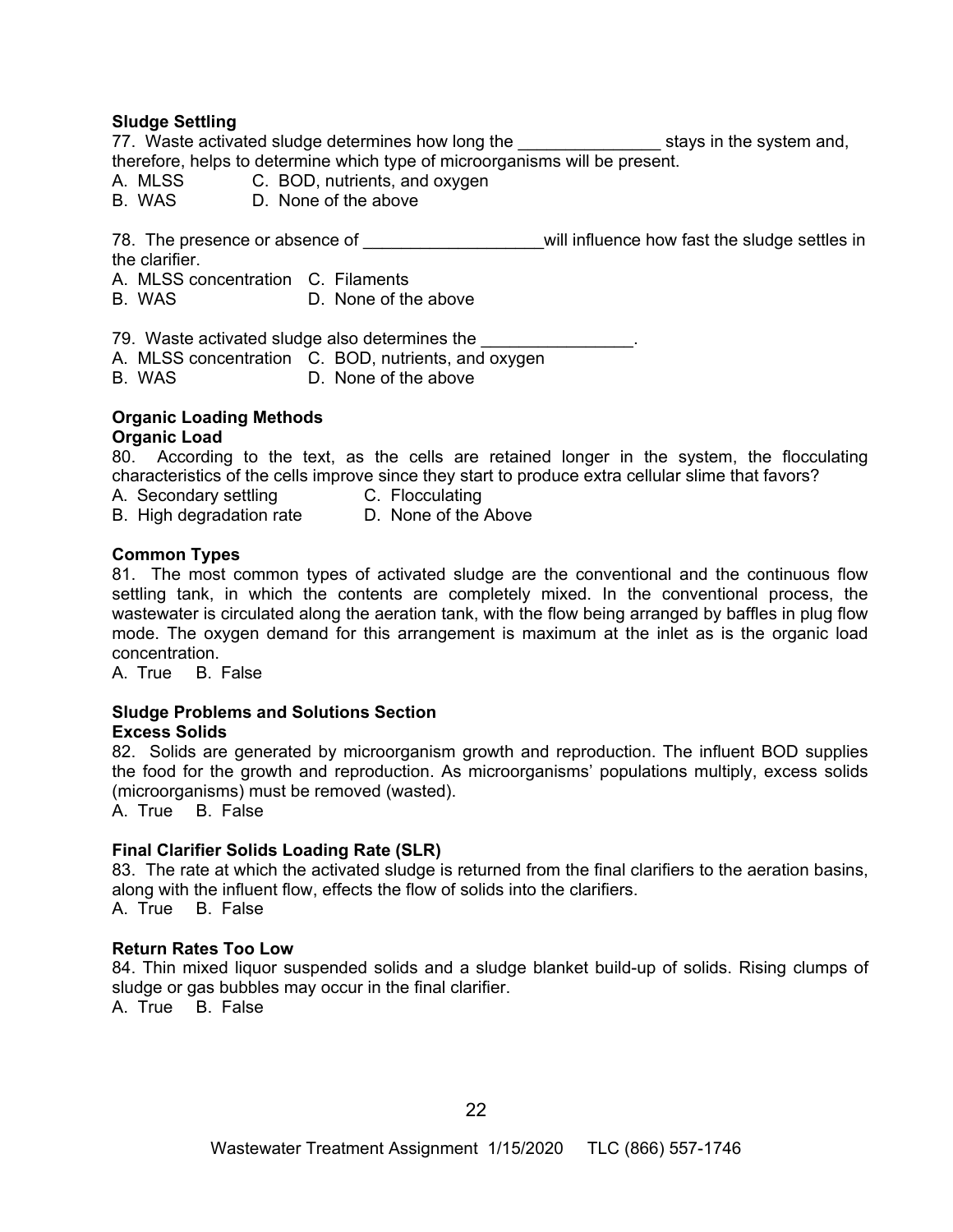#### **Excessive Old Sludge**

85. The required pressure is an increase in the total system sludge mass. Decreased wasting is required to accomplish that objective. This problem is very rare.

A. True B. False

#### **Topic 5 – Nutrient Section TKN**

86. Recalcitrant means a certain compound is difficult to break down. This material can often be broken down given enough time, but not within the time it spends in secondary treatment. A. True B. False

87. Inert means the material is safe for all microorganisms.

A. True B. False

# **Ammonia**

88. Ammonia is a nutrient that contains  $\frac{1}{2}$  lts chemical formula is NH<sub>3</sub> in the unionized state and  $NH<sub>4</sub>$ + in the ionized form.

A. Nitrogen and hydrogen C. Phosphate

B. Total ammonia D. Both total and unionized ammonia

89. Ammonia results can be expressed as: total ammonia (mg/l), un-ionized ammonia (mg/l), total ammonia (as N, mg/l), un-ionized ammonia (<br>
).

| A. $\mu$ g/l | . | C. As N, $mg/l$ |  |
|--------------|---|-----------------|--|
| B. mg/l/day  |   | $D.$ mg/l       |  |

# **Nitrogen Introduction**

90. The major contributors of nitrogen to wastewater are **the such as food** preparation, showering, and waste excretion.

A. Human activities C. Bacteria and other microbes

B. Oxygen-demanding pollutants D. None of the Above

#### **Nitrifying Bacteria**

91. Ammonia can be converted into nitrite and nitrate by nitrifying bacteria. Effluent ammonianitrogen (NH<sub>3</sub>-N) concentrations less than 1 mg/L NH<sub>3</sub>-N are achievable. A. True B. False

#### **Autotrophic Bacteria**

92. AOB and NOB are classified as autotrophic bacteria because they derive energy from the oxidation of reduced inorganic compounds (in this case, nitrogenous compounds) and use inorganic carbon  $(CO<sub>2</sub>)$  as a food source.

A. True B. False

#### **Significant Amount of Oxygen**

93. Nitrifying bacteria require a significant amount of oxygen to complete the reactions, produce a small amount of biomass, and cause destruction of alkalinity through the consumption of carbon dioxide and production of hydrogen ions.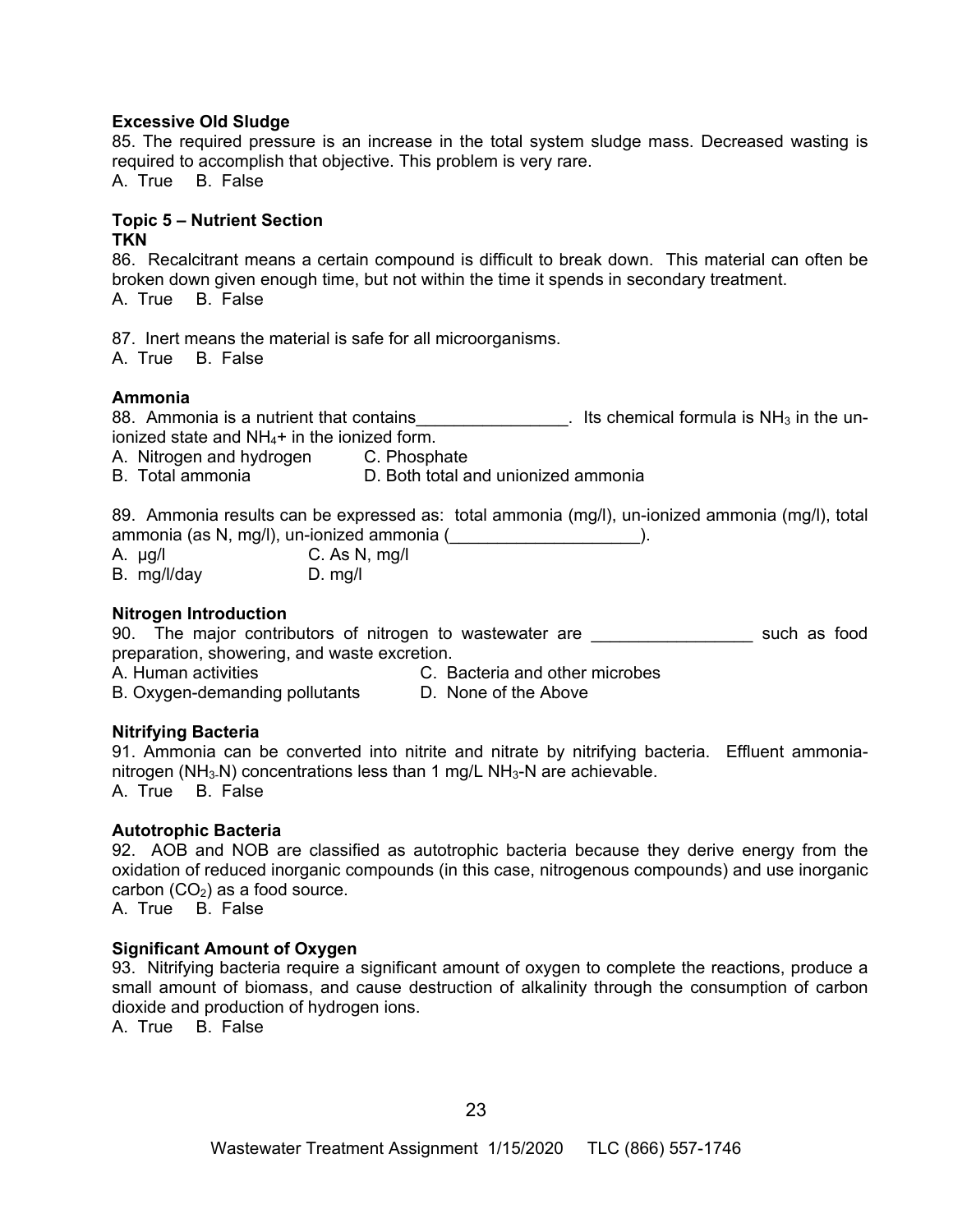#### **Nitrification**

94. Nitrification is an anaerobic process in which heterotrophic bacteria oxidize carbon for energy production.

A. True B. False

#### **Nitrogen Gas**

95. Nitrate can be converted to nitrogen gas by a variety of autotrophic bacteria. The nitrogen gas is returned to the digester.

A. True B. False

#### **Total Inorganic Nitrogen (TIN)**

96. Total inorganic nitrogen (TIN) as low as 5 mg/L N can be met through biological nitrification and denitrification.

A. True B. False

#### **Total Nitrogen**

97. Total nitrogen in domestic wastewater typically ranges from 1.5 to 2.0 mg/L for low to high strength wastewater.

A. True B. False

98. Influent concentration varies during the day and can vary significantly during rainfall events, as a result of?

B. Dissolved oxygen decrease D. None of the Above

- A. Oxygen-demanding pollutants C. Inflow and infiltration to the collection system
	-

#### **Conversion of Nitrate to Nitrogen Gas**

99. The conversion of nitrate to nitrogen gas is accomplished by bacteria in a process known as denitrification. Effluent with nitrogen in the form of nitrate is retained in a tank that lacks oxygen, where carbon-containing chemicals, such as methanol, are added or a small stream of raw wastewater is mixed in with the nitrified effluent.

A. True B. False

#### **Phosphorus Section**

100. Total phosphorus (TP) in domestic wastewater typically ranges between \_\_\_\_\_\_\_\_\_\_\_\_\_\_\_

mg/L but can be higher depending on industrial sources, water conservation, or whether a detergent ban is in place.

A. 4 and 8 C. 100 to 500 B. 2 and 4 D.  $1,000 - 2,000$ 

101. **101. 101. 101. 101. 101. 101. 101. 101. 11. 11. 11. 11. 11. 11. 11. 11. 11. 11. 11. 11. 11. 11. 11. 11. 11. 11. 11. 11. 11. 11. 11. 11. 11. 11. 11.** 

treatment process.

A. Polyphosphate C. Particulate organically bound phosphorus

B. Phosphorus D. Soluble organically bound non-biodegradable phosphorus

#### **Phosphorus Section**

102. Which of the following in domestic wastewater typically ranges between 4 and 8 mg/L but can be higher depending on sources?

A. Phosphorus as phosphate C. Total phosphorus (TP)

- 
- B. Orthophosphate D. None of the Above
	- 24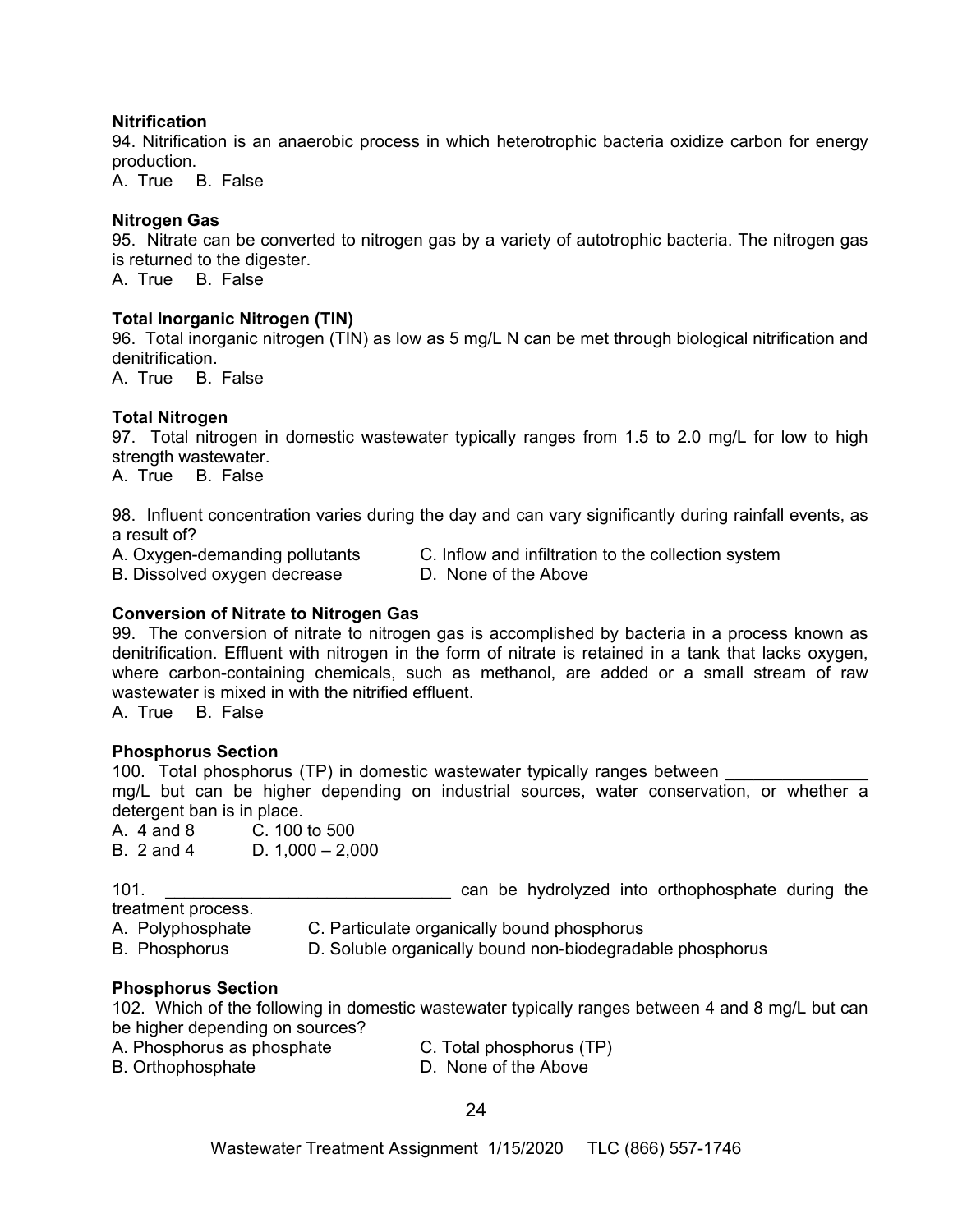#### **Biological Phosphorus Control**

103. Phosphorus removal can be achieved through chemical addition and a coagulationsedimentation process discussed in the following section. Some biological treatment processes called biological nutrient removal (BNR) can also achieve nutrient reduction, removing

- $\mathcal{L}_\text{max}$  , where  $\mathcal{L}_\text{max}$  and  $\mathcal{L}_\text{max}$ A. Polyphosphate C. Both nitrogen and phosphorus
- B. Phosphorus D. Soluble organically bound non-biodegradable phosphorus

#### **Phosphate Accumulating Organisms (PAOs)**

104. PAOs accomplish removal of phosphate by accumulating it within their cells as

- $\mathcal{L}_\text{max}$  , where  $\mathcal{L}_\text{max}$  is the set of  $\mathcal{L}_\text{max}$ A. Polyphosphate C. Both nitrogen and phosphorus
- B. Phosphorus D. Soluble organically bound non-biodegradable phosphorus

#### **Production of Polyphosphate**

105. PAOs are by no means the only bacteria that can accumulate \_\_\_\_\_\_\_\_\_\_\_\_\_\_\_\_\_\_within their cells and in fact, the production of polyphosphate is a widespread ability among bacteria.

- A. Polyphosphate C. Phosphoric acid, phosphate ion
- B. Phosphorus D. Total phosphorus (TP)

#### **Luxury Uptake**

106. In an anaerobic secondary treatment process, some of the CBOD is broken down through fermentation by anaerobic bacteria into soluble CBOD and simpler organic molecules called

 $\mathcal{L}_\text{max}$  and  $\mathcal{L}_\text{max}$  and  $\mathcal{L}_\text{max}$ A. COD C. Carbon and energy B. VFAs D. ATP

#### **Logistical Problem**

107. The PAOs have a logistical problem: When PAOs are under anaerobic conditions, they are exposes to **Exposes to** , but without oxygen, nitrite or nitrate present, they cannot access them. A. COD C. Carbon and energy B. VFAs D. ATP

#### **Adenosine Triphosphate (ATP) Energy**

108. The PAOs take ATP to the next level and form an energy-rich compound called\_\_\_\_\_\_\_\_\_\_\_\_\_\_\_\_\_\_\_\_\_\_\_\_, which strings together large numbers of phosphate molecules. A. Polyphosphate C. Carbon and energy B. VFAs D. ATP

#### **Chemical Precipitation of Phosphorus**

109. Phosphorus can also be precipitated through chemical addition. Alum, ferric chloride, or lime can be added to wastewater where these chemicals combine with phosphorus to form a solid. The precipitate is removed by settling or filtration.

A. True B. False

#### **Tertiary Filtration**

110. WWTPs typically use biological phosphorus removal methods to reduce P concentrations above 50 mg/L as P followed by chemical precipitation at or after the secondary clarifier. A. True B. False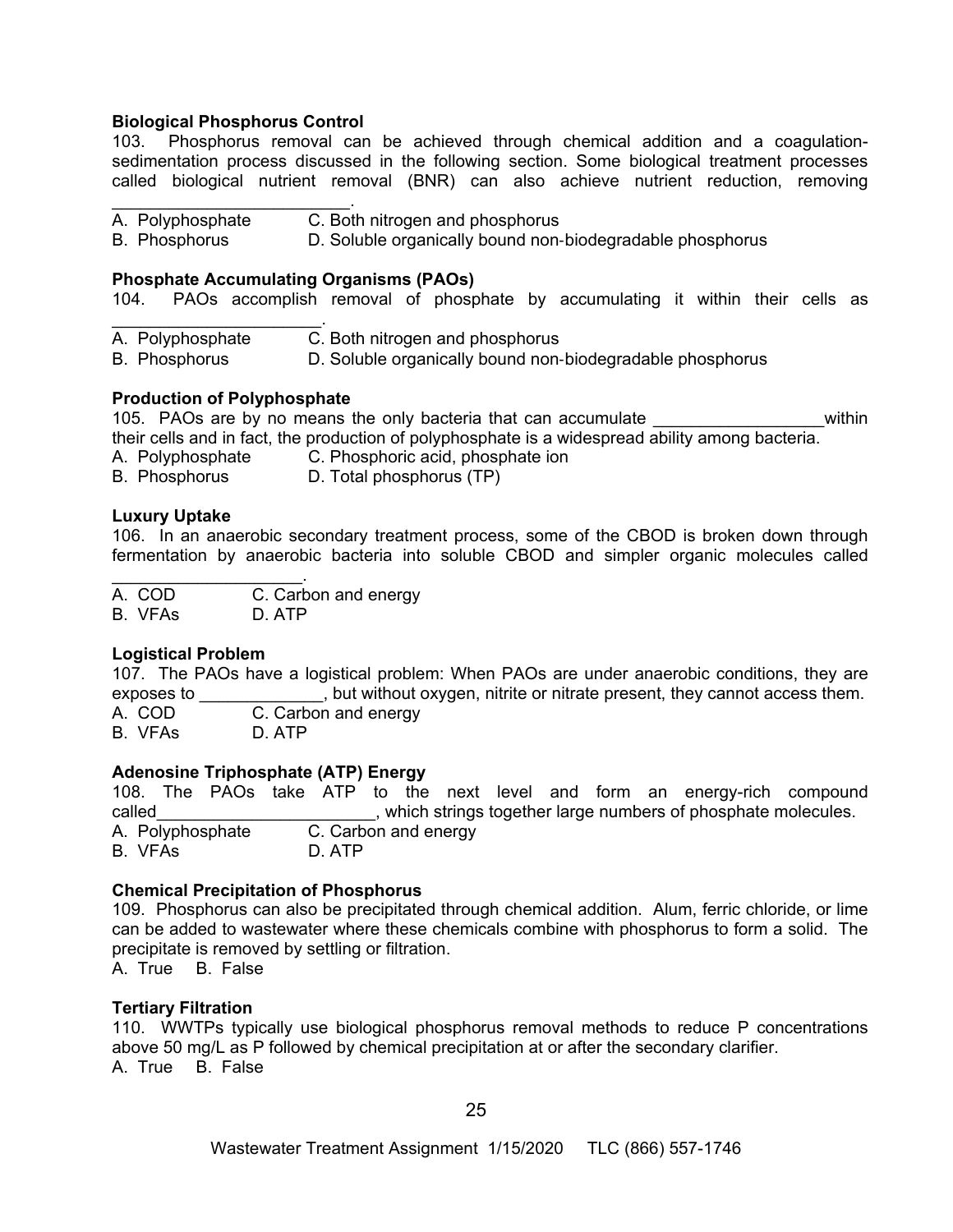#### **Biological Phosphorus Removal and Combination Processes Principles**

111. Biological phosphorus removal is achieved by contacting phosphorus accumulating organisms (PAOs) in the RAS with feed, containing volatile fatty acids (VFA), in a zone free of nitrates and DO (anaerobic zone).

A. True B. False

### **Fuhs & Chen Theory**

112. PAOs have the ability to store a large mass of \_\_\_\_\_\_\_\_\_\_\_\_\_\_\_\_\_\_\_\_\_in their cells in the form of polyphosphates.

A. Carbon C. Poly-β-hydroxybutyrate (PHB)

B. Phosphorus D. Magnesium and potassium ions

# **University of Cape Town (UCT) and Modified UCT (MUCT)**

113. The UCT process was designed to reduce \_\_\_\_\_\_\_\_\_\_\_\_\_\_\_\_\_\_\_ to the anaerobic zone when high removal of nitrates in the effluent is not required. It consists of three stages: an anaerobic stage, an anoxic stage, and an aerobic stage.

A. Nitrates C. An anoxic zone

B. A nitrate rich stream D. An aerobic stage

# **Johannesburg (JHB), Modified Johannesburg and Westbank**

114. The JHB process is similar to the 3 Stage Pho-redox process, but has a pre-anoxic tank ahead of the anaerobic zone to protect the zone from nitrates when low effluent nitrates are not required. The low COD of the wastewater limited the de-nitrification capacity in the original plant (Northern Works), resulting in nitrates in the  $\blacksquare$ A. RAS C. An anoxic zone

B. Pre-anoxic zone D. An aerobic stage

# **Nitrification and Nutrient Removal Sub-Section**

115. Nitrosomonas europaea, which oxidizes ammonia to nitrite, and Nitrobacter winogradskyi, which oxidizes nitrite to nitrate.

A. True B. False

116. Nitrifying bacteria exists in low numbers in lagoons, they prefer attached growth systems and/or?

A. Nitrifying bacteria C. High MLSS sludge systems

B. Low MLSS sludge systems D. None of the Above

117. Complete nitrification would be expected at pond pH values between pH

A. 7.5 and 9.5 C. 6.0 and 7.5

B. 7.0 and 8.5 D. None of the Above

118. Nitrification ceases at pH values above pH \_\_\_\_\_\_\_\_ and declines markedly at pH values below \_\_\_\_\_\_\_\_\_\_\_.

A. 9 and 6 C. 9 and 7

B. 8 and 5 D. None of the Above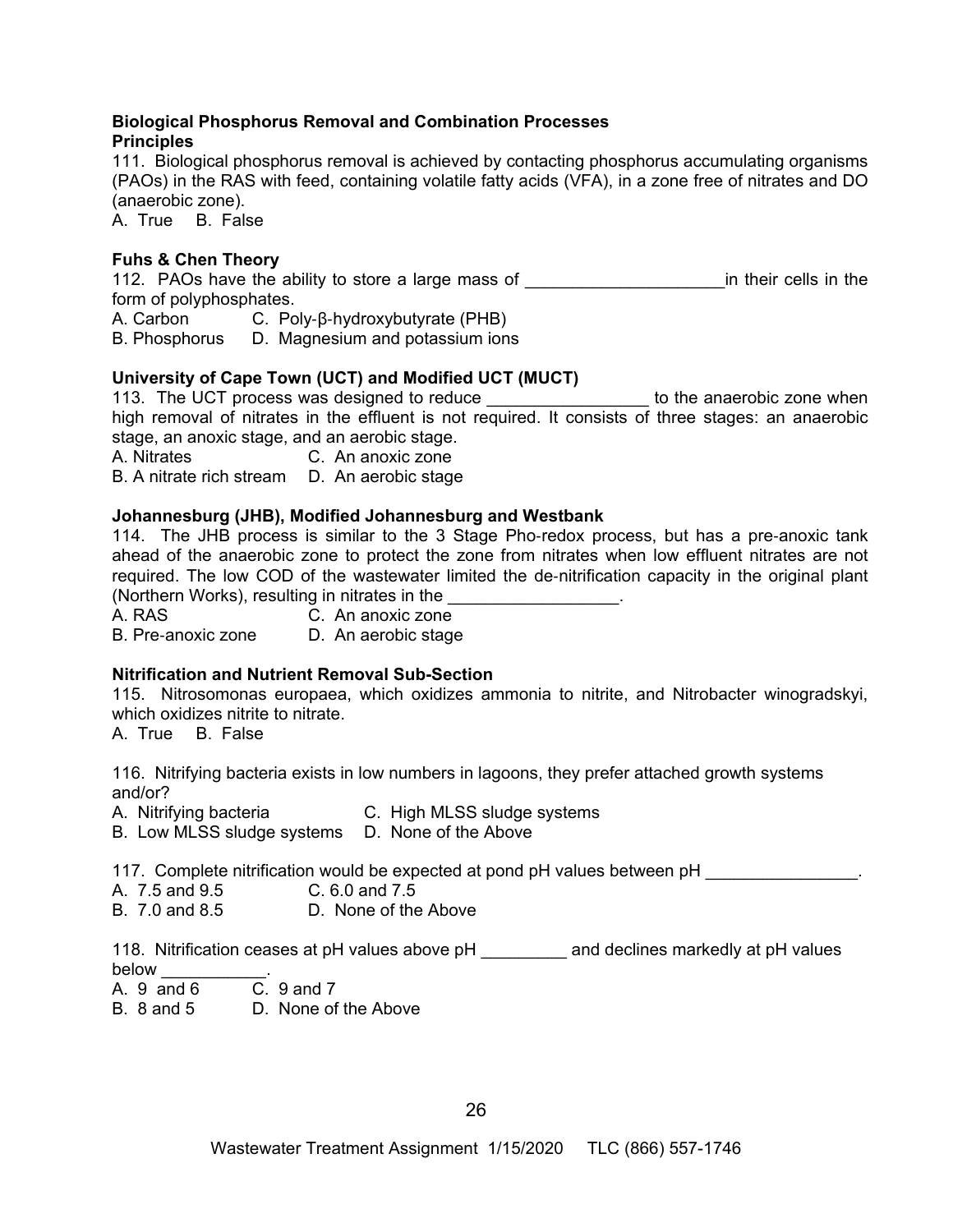119. Nitrification, however, is not a major pathway for nitrogen removal in lagoons. Nitrifying bacteria exists in low numbers in lagoons. They prefer \_\_\_\_\_\_\_\_\_\_\_\_\_and/or high MLSS sludge systems.

- A. Nitrifying bacteria C. Attached growth systems
- B. Low MLSS sludge systems D. None of the Above

#### **Anaerobic Bacteria**

120. Which of the following bugs or related terms commonly occur in lagoons are involved in methane formation and in sulfate reduction?

- 
- A. Nitrifying bacteria C. Anaerobic, heterotrophic bacteria
- B. Methane forming bacteria **D. None of the Above**
- 121. Anaerobic methane formation involves \_\_\_\_\_\_\_\_\_\_\_\_\_bacteria.
- A. Three different groups of anaerobic C. Organic overloading conditions
- B. Methane fermentation **D. None of the Above**

122. Which of the following bugs or related terms many genera of anaerobic bacteria hydrolyze proteins, fats, and polysaccharides present in wastewater to amino acids?

- 
- A. Nitrifying bacteria C. General anaerobic degraders
- B. Methane forming bacteria **D. None of the Above** 
	-

#### **Photosynthetic Organisms**

123. Which of the following bugs or related terms is a diverse group of bacteria that converts products from above under anaerobic conditions to simple alcohols and organic acids?

A. Acid-forming bacteria C. Aerobic bacteria

- 
- B. Methane bacteria D. None of the Above

# **Methane Forming Bacteria**

124. Which of the following bugs or related terms is a major cause of odors in ponds?

- A. Sulfate reduction C. Acid-forming bacteria
- B. Methane fermentation D. None of the Above

# **Nutrient Constituents and Measurement Methods**

#### **The TKN method has three major steps:**

125. Digestion to convert organic nitrogen to?

- A. Ammonium sulfate C. Dissolved, biodegradable compounds
- B. Organic nitrogen **D. None of the Above**

126. Wastewater treatment plants are designed for nitrification and denitrification and these can remove 80 to 95 percent of  $\blacksquare$ , but the removal of organic nitrogen is typically much less efficient.

- A. TKN C. Aliphatic N compounds
- B. Inorganic nitrogen D. None of the Above

127. According to the text, domestic wastewater organic nitrogen may be present in particulate, colloidal or dissolved forms and consist of proteins, amino acids, \_\_\_\_\_\_\_\_\_\_\_\_\_, refractory natural compounds in drinking water.<br>A. VFAs C. Aliphatic

- C. Aliphatic N compounds
- B. Nitrites D. None of the Above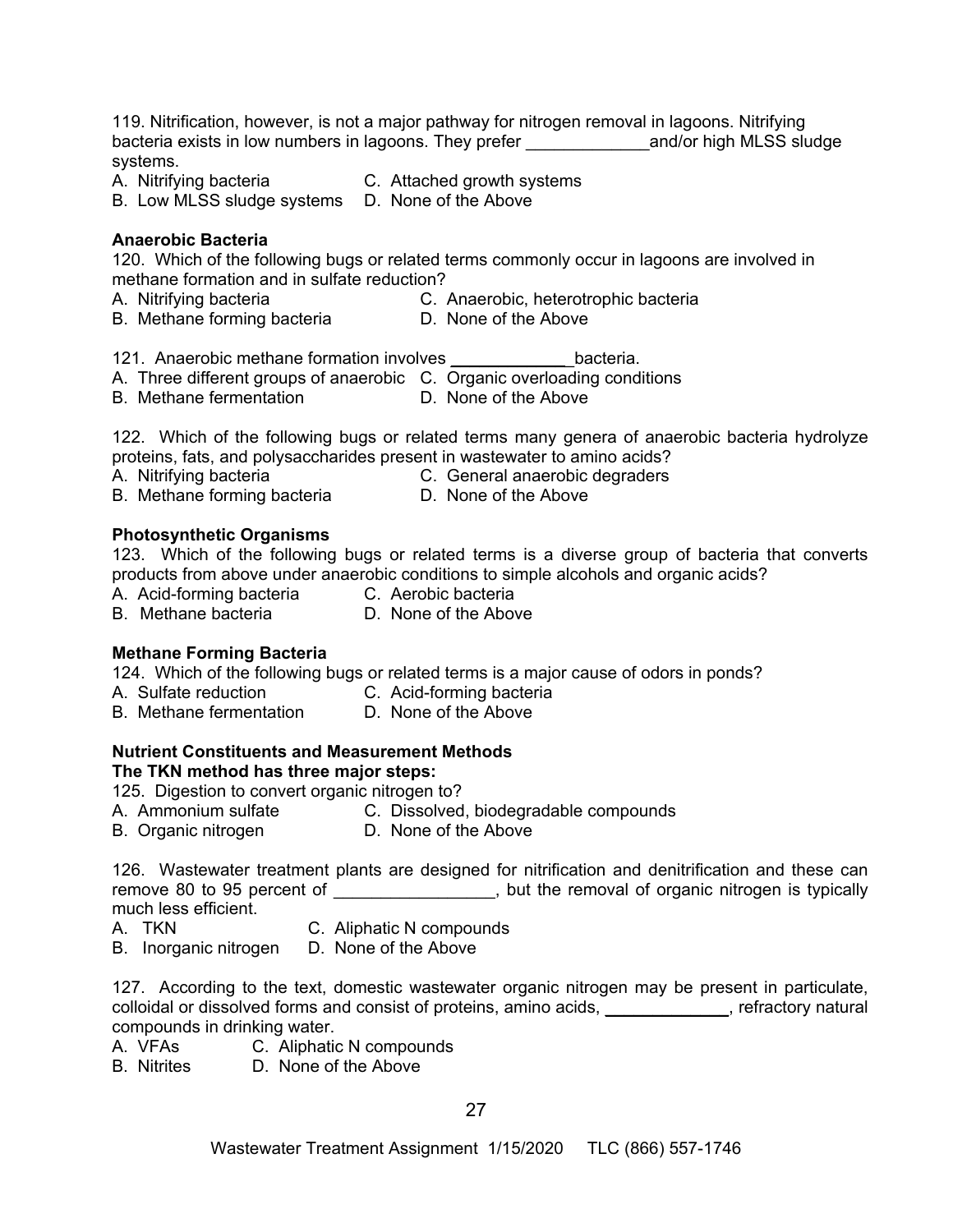128. Which of the following may be released in secondary treatment by microorganisms either through metabolism or upon death and lysis?

- A. TKN C. Aliphatic N compounds<br>B. Organic nitrogen D. None of the Above
- B. Organic nitrogen

129. Conversion of which term into condensed ammonia gas through addition of a strong base and boiling?

- A. Ammonia gas C. Ammonia-nitrogen concentration
- B. Ammonium sulfate D. None of the Above

130. Measuring the concentration includes ammonia, with this term being subtracted from the TKN to determine organic nitrogen.

- A. Ammonia gas C. Ammonia-nitrogen concentration
- B. Ammonium sulfate D. None of the Above

131. Nitrogen components in wastewater are typically reported on an "*\_\_\_\_\_\_\_\_\_\_\_\_\_\_\_\_\_\_\_\_*" basis?<br>A. As Nitrite **changes** C. As nitrogen

- A. As Nitrite
- B. As Nitrate D. None of the Above

132. Which of the following happens by microorganisms releases some organic nitrogen as dissolved, biodegradable compounds?

- A. Ammonia gas C. Hydrolysis of particulate and colloidal material
- B. THMs D. None of the Above

133. Other forms of \_\_\_\_\_\_\_\_\_\_\_\_\_\_ may be more persistent in wastewater treatment processes.

- A. TKN C. Dissolved, biodegradable compounds
- B. Organic nitrogen D. None of the Above

134. The chemical composition of DON in wastewater effluents is completely understood. A. True B. False

#### **Hyperlink to the Glossary and Appendix-**

http://[www.abctlc.com/downloads/PDF/WWTGlossary.pdf](http://www.abctlc.com/downloads/PDF/WWTGlossary.pdf)

#### **Topic 6- Wastewater Microbiology Section Bacteria Section**

| 135. Many bacteria exist as | and the study of biofilms is very important. |
|-----------------------------|----------------------------------------------|
| A. Filamentous Bacteria     | C. Application-specific bacteria             |
| B. A biofilm                | D. None of the Above                         |

136. Bacteria come in a variety of shapes. The. Bacteria formed like simple shapes, round spheres or balls are called Cocci (singular coccus). The next simplest shape is cylindrical. Cylindrical bacteria are called rods (singular rod).

A. True B. False

#### **Peritrichous Bacteria**

137. Bacteria may be classified according to whether they require oxygen (aerobic or anaerobic) and how they react to a test with Gram's stain. A. True B. False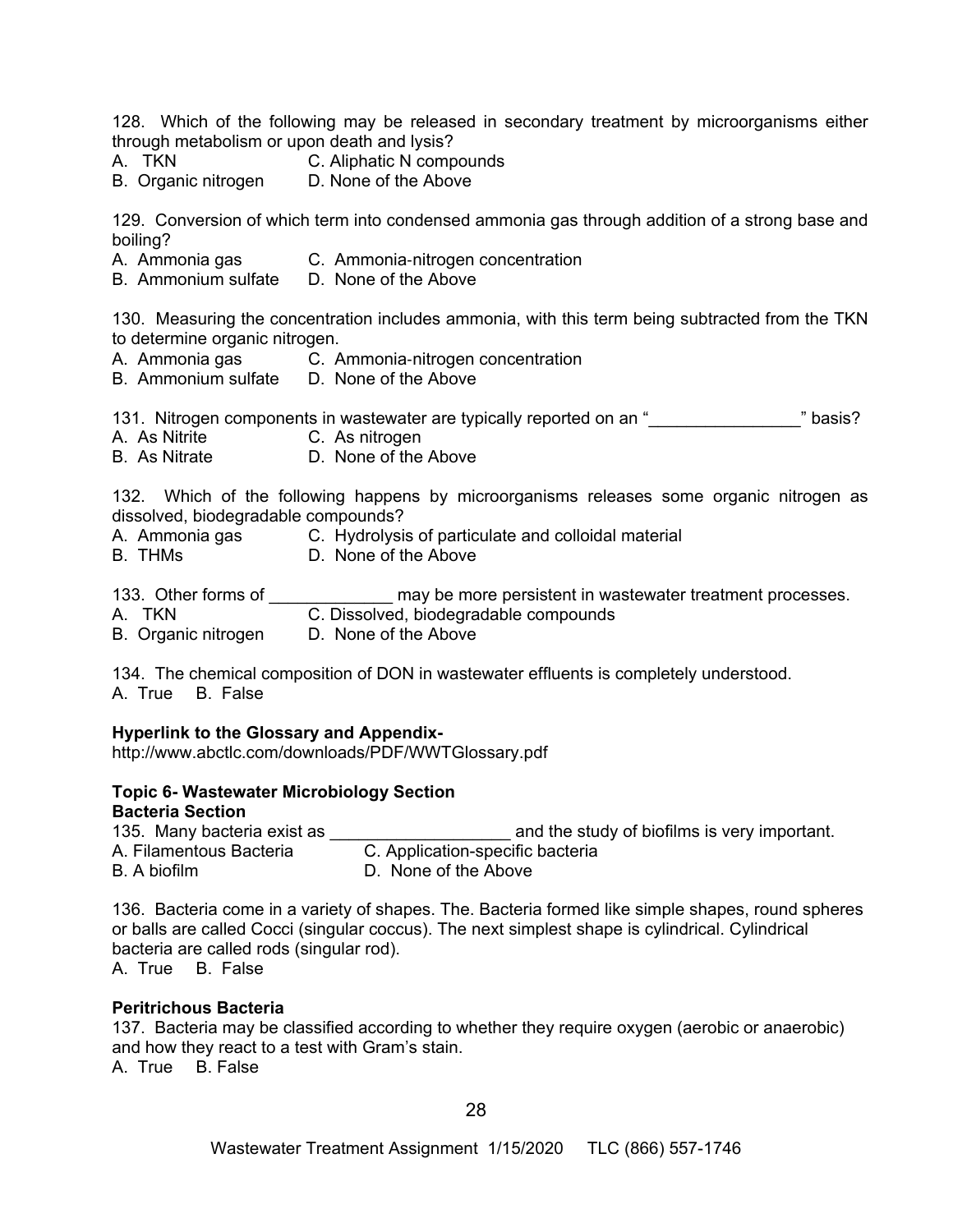138. Bacteria in which alcohol washes away Gram's stain is called gram-negative, while bacteria in which alcohol causes the bacteria's walls to absorb the stain are called Gram-positive. A. True B. False

139. Pleomorphic bacteria can assume a variety of shapes.

A. True B. False

# **Fecal Coliform Bacteria**

140. Fecal Coliform Bacteria live in the waste material, or feces, excreted from the intestinal tract. When fecal coliform bacteria are present in high numbers in a water sample, it means that the water has received extended the source or another.

A. Fecal matter **C.** Bacterial concentrations

B. Fecal coliform D. None of the Above

141. Although not necessarily agents of disease, \_\_\_\_\_\_\_\_\_\_\_\_\_\_\_ may indicate the presence of disease-carrying organisms, which live in the same environment as the fecal coliform bacteria.

- A. Fecal matter C. Fecal coliform bacteria
- B. Fecal concentration D. None of the Above

# **Filamentous Bacteria**

142. According to the text, filamentous Bacteria function similar to \_\_\_\_\_\_\_\_\_\_\_\_since they degrade BOD quite well.

A. Floc forming bacteria C. Biofilm bacteria

B. Activated sludge D. None of the Above

# **Site Specific Bacteria**

143. Aeration and biofilm building are the key operational parameters that contribute to the efficient degradation of organic matter (BOD/COD removal). A. True B. False

**Facultative Bacteria** 

144. Most of the bacteria absorbing the organic material in a wastewater treatment system are facultative in nature, meaning they are adaptable to survive and multiply in either anaerobic or aerobic conditions.

A. True B. False

#### **Anaerobic Bacteria**

145. Which of the following or bugs release hydrogen sulfide as well as methane gas, both of which can create hazardous conditions?

- A. Aerobic bacteria C. Facultative bacteria
- B. Anaerobic bacteria D. None of the Above

#### **Aerobic Bacteria**

146. The metabolism of aerobes is much higher than?

- A. Application-specific bacteria C. Aerobic bacteria
- B. Anaerobes D. None of the Above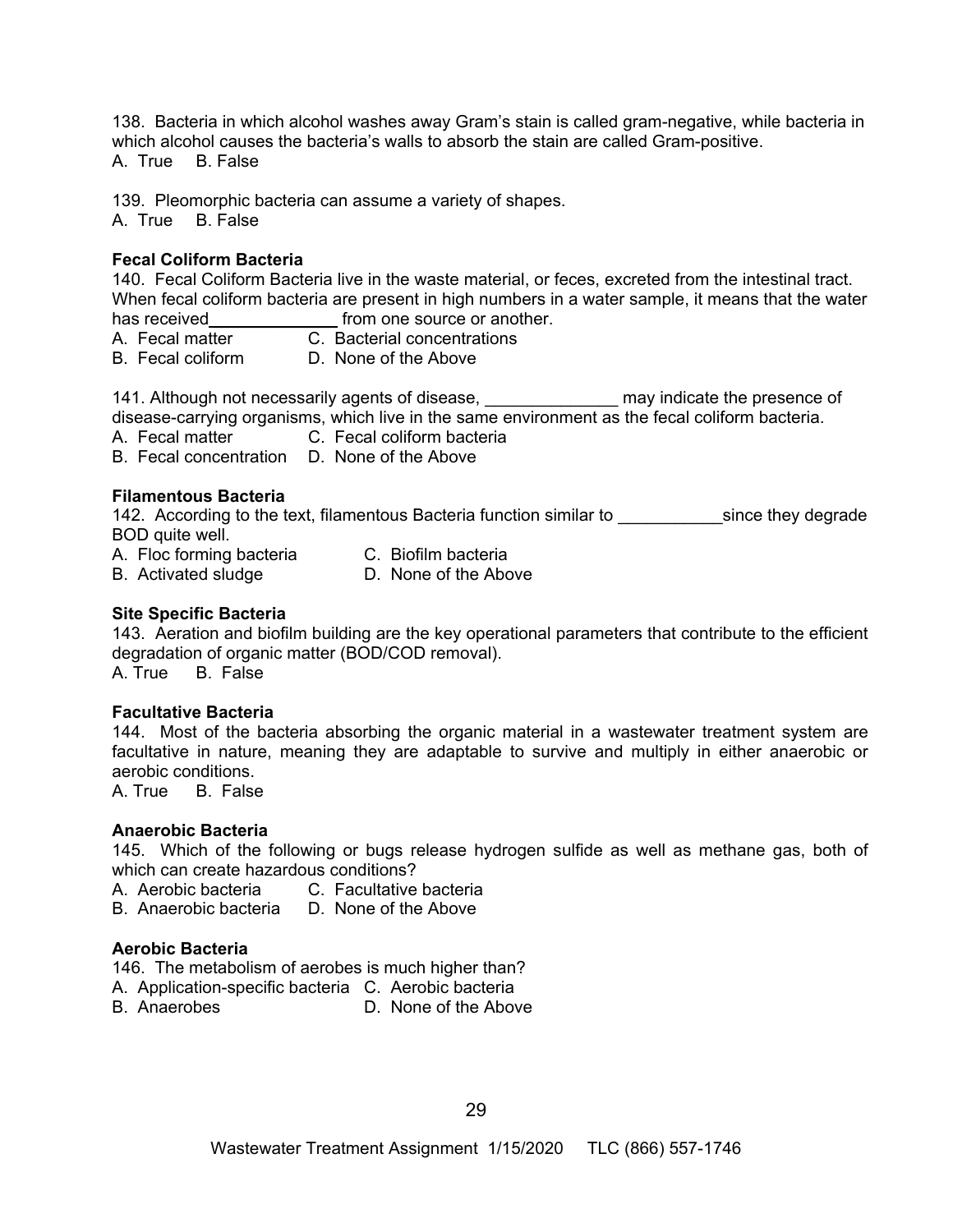#### **Protozoans and Metazoans**

147. Which of the following or bugs and the relative abundance of certain species can be a predictor of operational changes within a treatment plant?

- A. Nematodes and rotifers C. Protozoans and metazoans<br>B. Macroinvertebrates D. None of the Above
- B. Macroinvertebrates

#### **Dispersed Growth**

148. Dispersed growth is material suspended within the activated sludge process that has not been adsorbed into the floc particles. This material consists of very small quantities of colloidal (too small to settle out) bacteria as well as organic and inorganic particulate material.

A. True B. False

149. According to the text, while a small amount of Theorem is between the floc particles is normal, excessive amounts can be carried through a secondary clarifier.

A. Denitrification C. Bulking sludge

B. Dispersed growth D. None of the Above

#### **Activated Sludge Bugs**

150. In the Activated Sludge process, the **Example 20** are also called waste activated sludge.

- A. Organisms C. Mixed liquor
- B. Settled bugs D. None of the Above

151. Which bug feeds on the larger bugs and assist with settling is in the fourth group, known as?

- A. Water bear **C. Rotifer**
- B. Suctoria D. None of the Above

152. An asset in settling the bug is its fat storage property and as the bugs "bump" into each other, the fat on each of them sticks together and causes flocculation of the

- A. Mixed liquor C. Non-organic solids and biomass
- B. Floc D. None of the Above

#### **Paramecium sp.**

153. Which of the following bugs is a medium to large size (100-300 μm) swimming ciliate, commonly observed in activated sludge, sometimes in abundant numbers?

- A. Shelled amoeba(s) C. Euglypha
- 
- B. Paramecium D. None of the Above

#### **Vorticella sp.**

154. Which of the following bugs feeds by producing a vortex with its feeding cilia?

- A. Shelled amoeba(s) C. Euglypha
- B. Vorticella D. None of the Above
- 155. According to the text, if treatment conditions are bad, for example, low DO or toxicity, \_\_\_\_\_\_\_\_\_\_\_\_\_\_\_ will leave their stalks.
- A. Shelled amoeba(s) C. Vorticella
- B. Euglypha D. None of the Above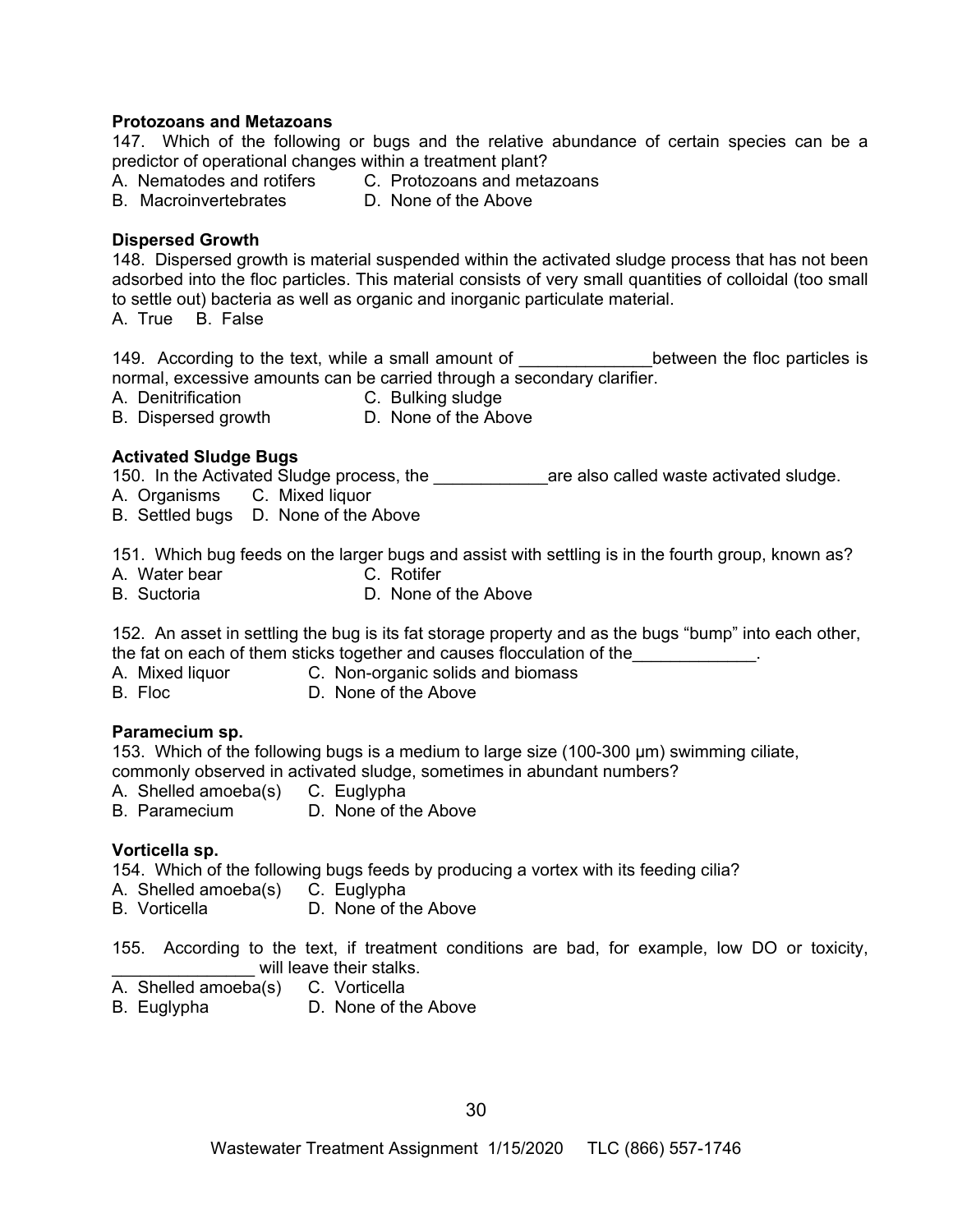#### **Euglypha sp.**

156. Which of the following bugs are common in soil, treatment plants, and stream bottoms where decaying organic matter is present?

A. Shelled amoeba(s) C. Stalked ciliate

B. Euglypha D. None of the Above

#### **Euchlanis sp.**

157. Euchlanis is a swimmer, using its foot and cilia for locomotion. In common with other rotifers, it has a head rimmed with cilia, a transparent body, and a foot with two strong swimming toes. A. True B. False

158. Euchlanis is a typical?

- A. Euglypha C. Rotifer(s)
- B. Shelled amoeba(s) D. None of the Above

#### **Activated Sludge Aerobic Flocs**

159. Aerobic flocs in a healthy state are referred to as activated sludge. While aerobic floc has a metabolic rate approximately 10 times higher than anaerobic sludge, it can be increased even further by exposing the bacteria to an abundance of oxygen.

A. True B. False

#### **Problems may appear during the operation of activated sludge systems, including:**

160. Which of the following terms' content in clarified effluent, which may be due to too high or too low solids retention time and to growth of filamentous microorganisms?

- A. Organic material C. Biomass health and effluent quality
- B. High solids D. None of the Above

161. Which of the following wastewater treatment related terms that which settles too slowly and is not compactable, and caused by the predominance of filamentous organisms?

- A. Settling sludge C. Bulking sludge
- B. Organic material D. None of the Above

#### **Filamentous Organisms**

162. Which of the following wastewater treatment related terms reach too high a concentration, they can extend dramatically from the floc particles?

- A. Filamentous organisms C. Organic material
- B. Floc particles **D.** None of the Above

#### **Filamentous Bacteria Identification**

163. The foam from Nocardia amarae is usually a Theorem unless algae are entrapped in it, in which case it appears green and brown.

- A. Viscous brown color C. Gram-positive, chemoautotrophic, filamentous
- B. Staining gram-positive D. None of the Above

164. Nostocoida can also be identified by their starburst effect formations using phase contrast microscopy at 400 to 1000x magnification. After chlorination, a few dead cells sticking out identify stress to this species.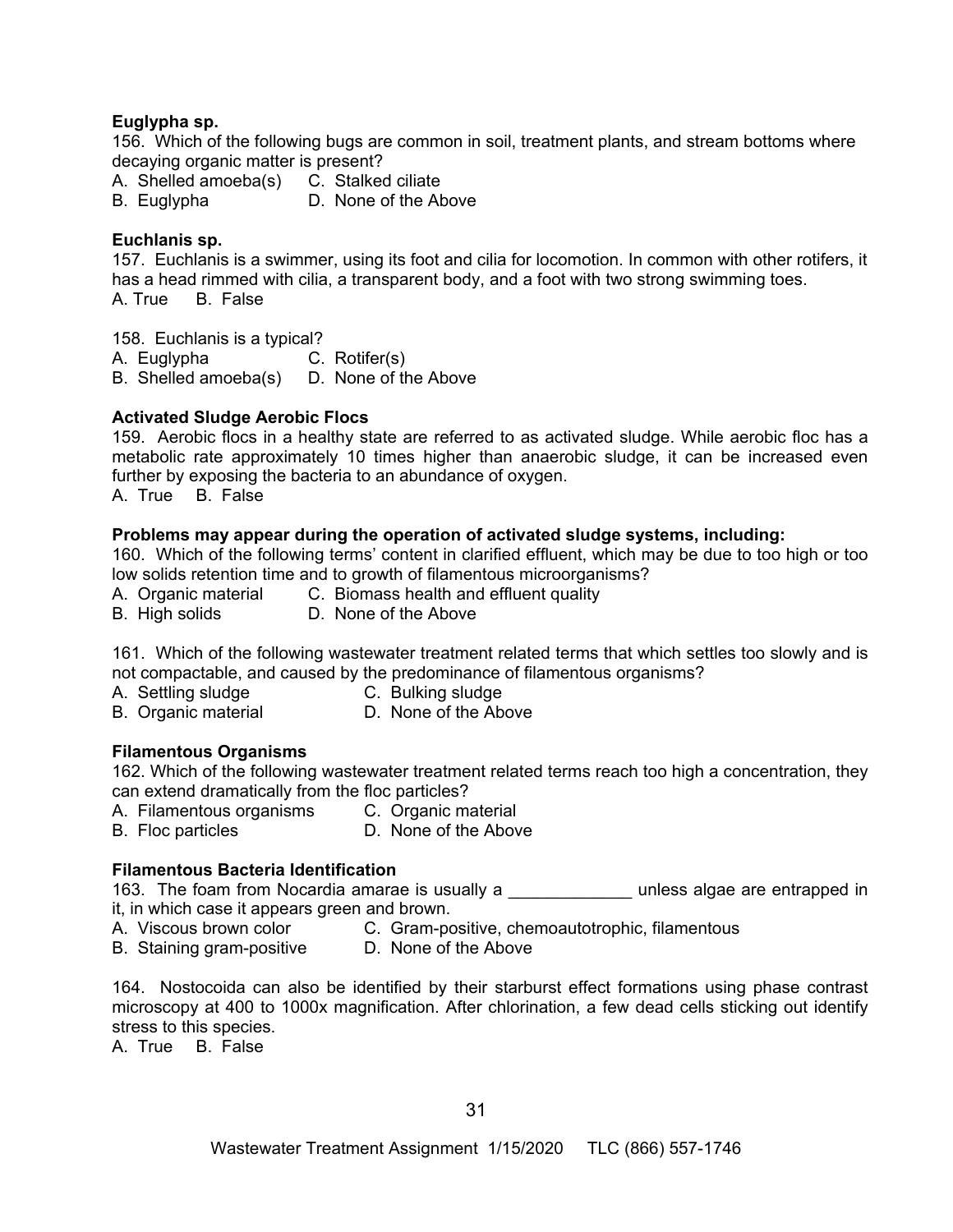#### **Microthrix parvicella**

165. Microthrix parvicella is another common cause of?

- A. Disruptive foaming C. Viscous brown color
- B. Mixotrophic D. None of the Above

#### **Sphaeroliticus natans**

166. Which of the following requires high levels of oxygen are necessary?

- A. Stain gram-negative C. Slower growing filaments
- B. A strict aerobe **D. None of the Above**

#### **Filamentous Bacteria**

167. There is a potential for instability with the same is an acute problem when strict demands on treatment performance are in place.

A. Organic carbon C. High BOD

B. Activated sludge D. None of the Above

#### **Water Quality Criteria**

168. The Clean Water Act directs the EPA to develop criteria for water quality that accurately reflect the latest scientific knowledge about the effects of pollutants on aquatic life and human health.

A. True B. False

#### **Human Health Criteria**

169. EPA scientists research information to determine the levels at which specific chemicals are not likely to adversely affect water quality standard(s).

A. True B. False

#### **Aquatic Life Criteria**

170. Allowable concentrations provide protection for plants and animals that are found in surface waters.

A. True B. False

#### **Biological Criteria**

171. A water body in its natural condition is free from \_\_\_\_\_\_\_\_\_\_\_\_\_\_\_\_, habitat loss, and other negative stressors.

- 
- B. Harmful effects of pollution **D. None of the Above**
- A. Allowable concentrations C. Acute (short term) and chronic (long term)
	-

172. The EPA is developing methodologies that states can use to assess the biological integrity of their waters and, in so doing, set protective measurement of the state of the state of the state of the state o

- A. Water quality standards C. Acute (short term) and chronic (long term)
- 
- B. Harmful effects of pollution **D. Human health and aquatic life criteria**

# **Pollutants in the Sediment**

173. Controlling the concentration of pollutants in the sediment helps to protect bottom dwelling species and prevents harmful toxins from moving up the food chain and accumulating in the tissue of animals at progressively higher levels.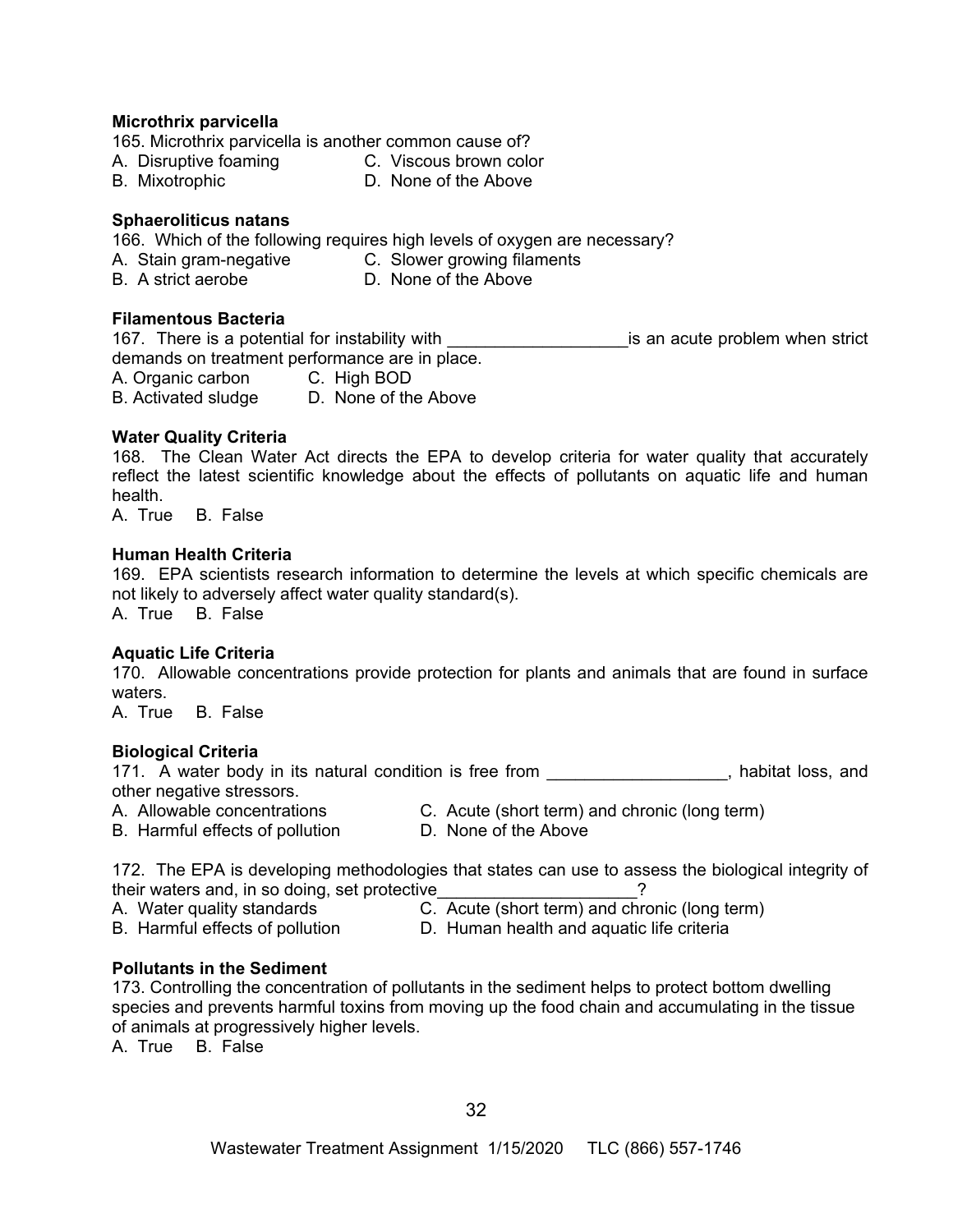#### **Genera**

174. Which of the following means the microorganisms that are attached to a surface over which they grow are called "attached growth processes"?

- A. Carbonaceous BOD C. Suspended growth processes
- B. Attached growth processes D.Mass of biomat

#### **Topic 8- Laboratory Analysis/ Process Control Section pH Testing Section**

175. When an atom loses \_\_\_\_\_\_\_\_\_\_\_and thus has more protons than electrons, the atom is a positively-charged ion or cation.

- A. A proton C. An electron
- B. Charge D. None of the Above

176. Measurement of pH for aqueous solutions can be done with a glass electrode and a pH meter, or using indicators like strip test paper.

A. True B. False

177. In chemistry, pH is a measure of the acidity or basicity of an aqueous solution. Solutions with a pH greater than 7 are said to be acidic and solutions with a pH less than 7 are basic or alkaline. A. True B. False

178. Pure water has a pH very close to?

A. 7 C. 7.7<br>B. 7.5 D. Nor

D. None of the Above

179. pH is defined as the decimal logarithm of the reciprocal of the  $A_{H+}$ , in a solution.

- A. Hydrogen ion activity C. Brønsted–Lowry acid–base theory
- B. Acid-base behavior D. None of the Above

180. Which of the following may be used to measure pH, by making use of the fact that their color changes with pH?

- A. Indicators C. A set of non-linear simultaneous equations
- B. SpectrophotometerD. None of the Above

181. Sodium hydroxide, NaOH, is an example of a?

A. Weak base C. Strong acid

B. Strong base D. None of the Above

182. Since pH is a logarithmic scale, a difference of one pH unit is equivalent to difference in hydrogen ion concentration.

A. 1 C. 10

B. .1 D. None of the Above

183. Which of the following measurements is used in the interpretation and control of water and wastewater treatment processes?

- A. Acid C. Hydrogen bond formation
- B. Alkalinity D. None of the Above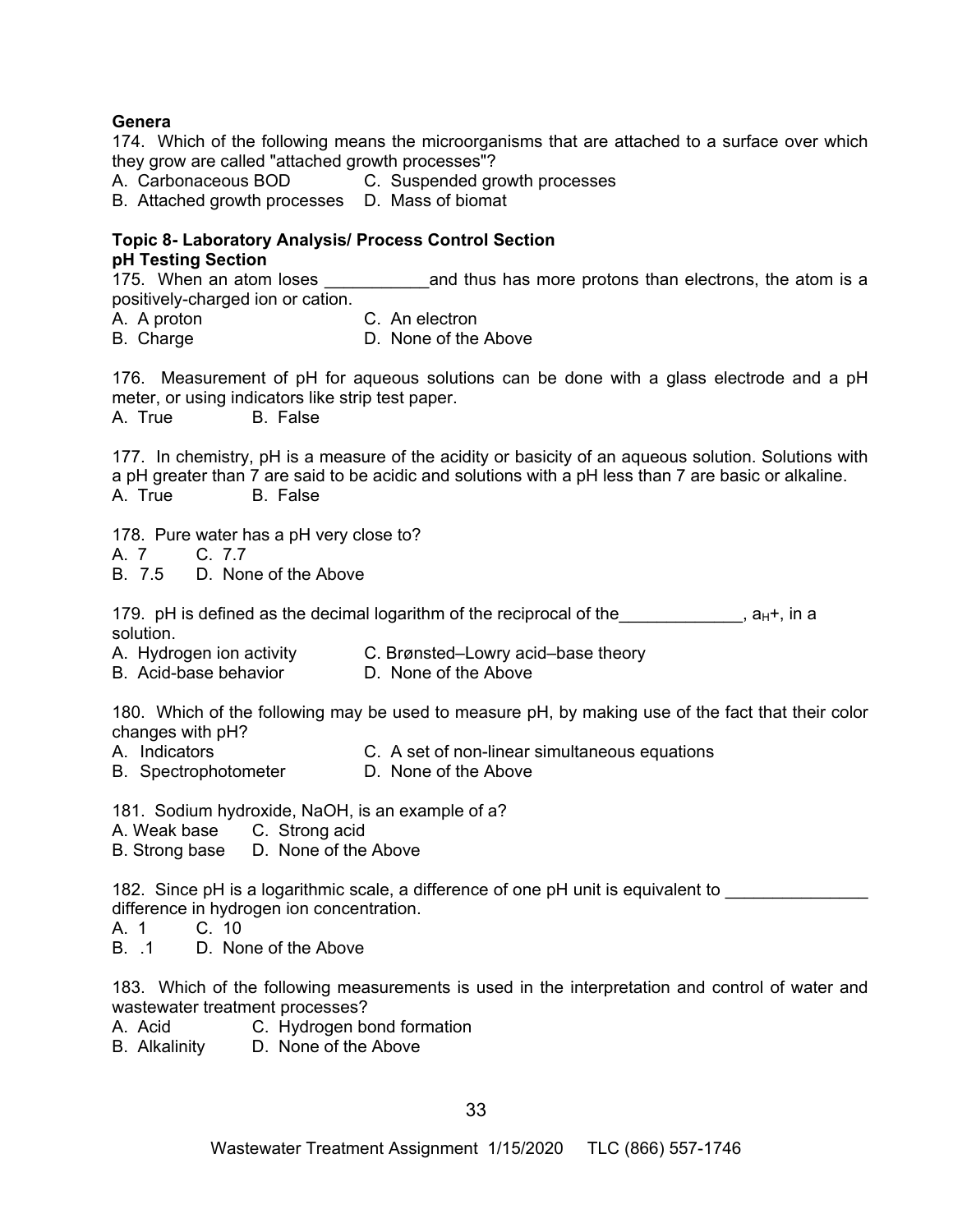184. Which of the following are compounds that, for practical purposes, are completely dissociated in water?

- A. Strong acids and bases C. Strong bases and weak acids<br>B. Chemical ions in chains D. None of the Above
- B. Chemical ions in chains

#### **Dissolved Oxygen Testing Section**

185. Aerobic means without air and some bacteria thrive under these conditions and utilize the nutrients and chemicals available to exist.

A. True B. False

186. Aerobes decompose inorganics in the water; the result is carbon dioxide and H2SO4. A. True B. False

187. Dissolved oxygen (DO) in water is considered a contaminant. A. True B. False

188. Which of the following wastewater terms indicate that dissolved oxygen is present?

A. Sample(s) C. Aerobic conditions

B. DO analysis D. None of the Above

#### **Iodometric Test**

| 189.         |                |  | According to the text, membrane electrodes provide an excellent method |  |  |  |
|--------------|----------------|--|------------------------------------------------------------------------|--|--|--|
| for          |                |  | in polluted, highly colored turbid waters and strong waste effluents.  |  |  |  |
| A. Sample(s) |                |  | C. Aerobic conditions                                                  |  |  |  |
|              | B. DO analysis |  | D. None of the Above                                                   |  |  |  |

190. Proper samples must be taken in the same of the bottles where agitation or contact with air is at a minimum.

A. BOD C. MLSS measurement

B. DO analysis D. None of the Above

#### **Total Dissolved Solids**

191. The TDS test does not provide us insight into the specific water quality issues, such as: Elevated Hardness, Salty Taste, or?

A. Total Solids C. Corrosiveness

B. TDS D. Alkalinity

192. Which of the following refer to any minerals, salts, metals, cations or anions dissolved in water?

A. Total Solids C. Total Suspended solids

B. TDS D. Dissolved solids

193. Which of the following comprise inorganic salts and some small amounts of organic matter that are dissolved in water?

- A. Settleablity C. Quality of the water
- B. Total dissolved solids (TDS) D. Total Solids